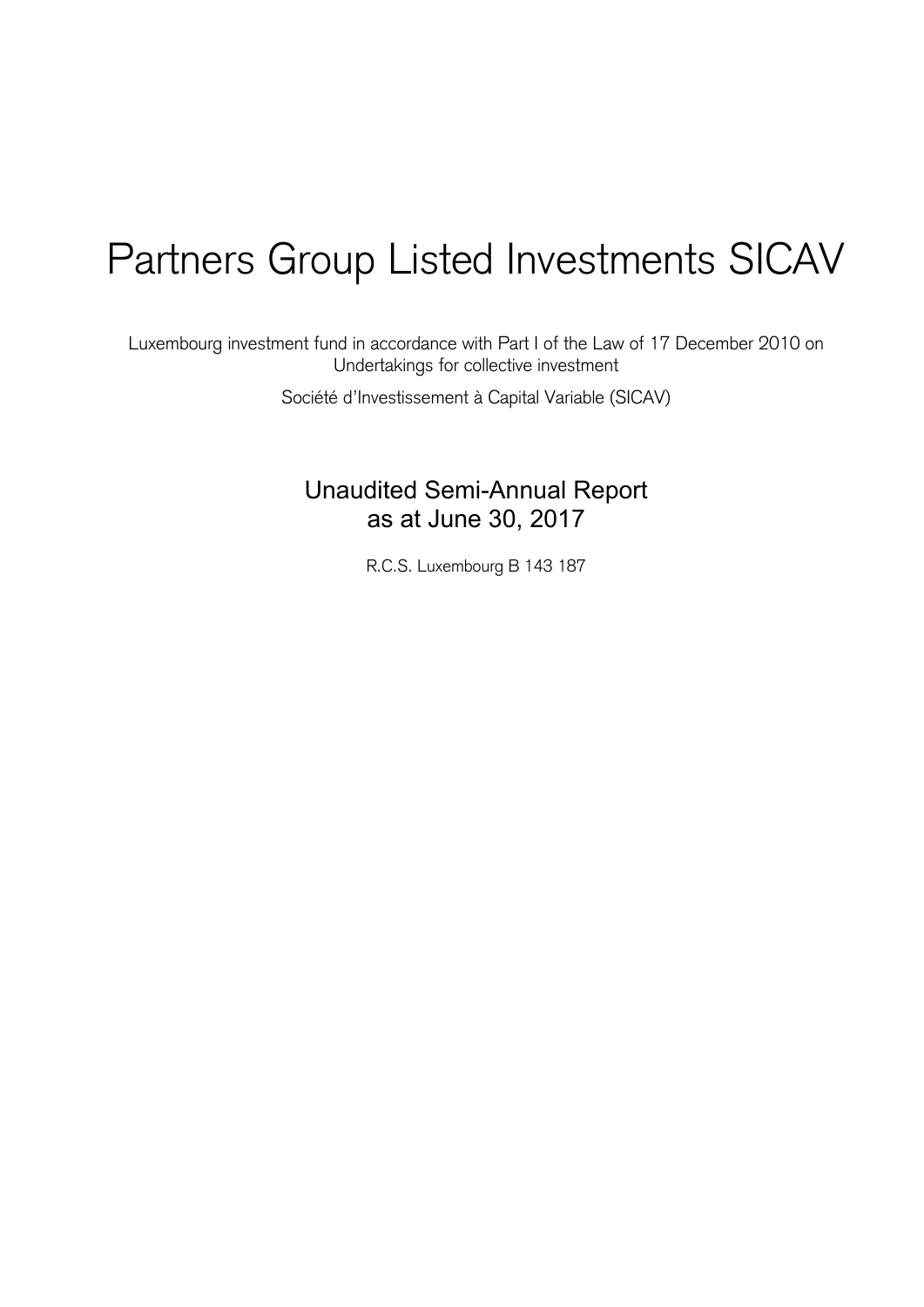| Table of Contents | Page |
|-------------------|------|
|-------------------|------|

| <b>Management and Administration</b>                            | 3  |
|-----------------------------------------------------------------|----|
| <b>Consolidated Report</b>                                      | 4  |
| <b>Notes</b>                                                    | 6  |
| <b>Report by Subfund</b>                                        |    |
| Partners Group Listed Investments SICAV - Listed Private Equity | 8  |
| Partners Group Listed Investments SICAV - Listed Infrastructure | 13 |
| Partners Group Listed Investments SICAV - Listed Income         | 19 |
| Unaudited information                                           | 24 |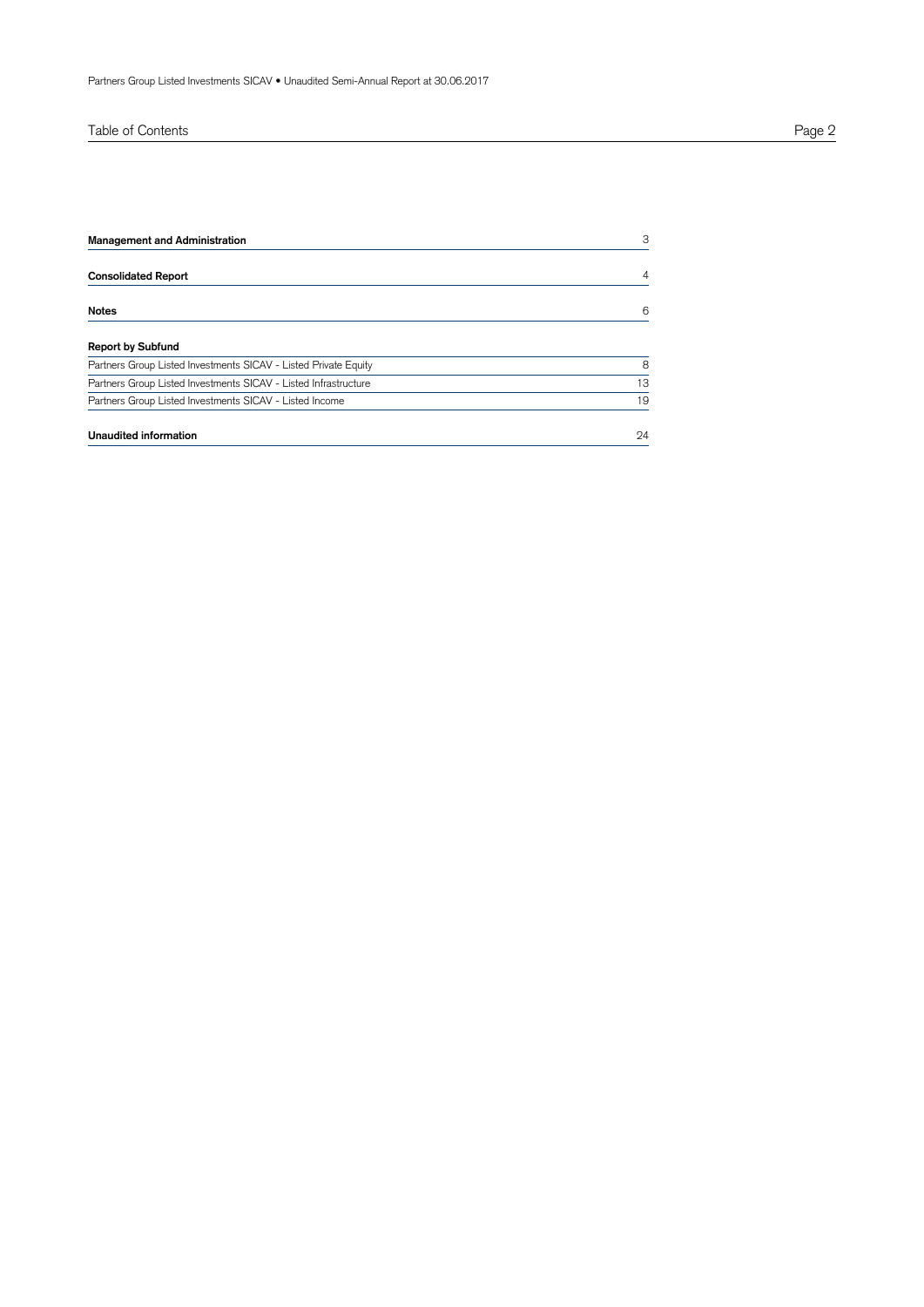## Management and Administration **Page 3**

## **The Company**

Partners Group Listed Investments SICAV 5, rue Jean Monnet L-2013 Luxembourg

## **Board of Directors of the Company**

Oliver Schütz VP, Credit Suisse Fund Services (Luxembourg) S.A., Luxembourg

Claude Noesen Independent Director

Roland Roffler Advisory Partner, Partners Group AG

## **Auditor of the Company**

PricewaterhouseCoopers, Société coopérative 2, rue Gerhard Mercator L -2182 Luxembourg

## **Management Company**

MultiConcept Fund Management S.A. 5, rue Jean Monnet L-2013 Luxembourg

## **Board of Directors of the Management Company**

Robert Gregory Archbold, Member of the Board Director, Credit Suisse Funds AG, Dublin

Thomas Federer, Member of the Board (until 08.05.2017) Director, Credit Suisse Funds AG, Zurich

Jens Daniel Siepmann, Member of the Board (until 08.05.2017) Director, Credit Suisse Fund Services (Luxembourg) S.A., Luxembourg

Patrick Tschumper, Member of the Board Managing Director, Credit Suisse Funds AG, Zurich

Cindyrella Amistadi, Member of the Board Director, MultiConcept Fund Management S.A., Luxembourg

Ruth Bültmann, Member of the Board Independent Director, Luxembourg

Thomas Schmuckli, Member of the Board Independent Director, Switzerland

## **Auditor of the Management Company**

KPMG Luxembourg, Société coopérative 39, avenue John F. Kennedy L-1855 Luxembourg

## **Custodian Bank**

Credit Suisse (Luxembourg) S.A. 5, rue Jean Monnet L-2180 Luxembourg

## **Fund Manager**

Partners Group AG Zugerstrasse 57 CH-6341 Baar-Zug, Switzerland

## **Central Administration Agent and registrar and transfer agent**

Credit Suisse Fund Services (Luxembourg) S.A. 5, rue Jean Monnet L-2180 Luxembourg

## **Paying agent in Grand Duchy of Luxembourg**

Credit Suisse (Luxembourg) S.A. 5, rue Jean Monnet L-2180 Luxembourg

## **Representative in Switzerland**

ACOLIN Fund Services AG Affolternstrasse 56 CH-8050 Zurich

## **Paying Agent in Switzerland**

Credit Suisse AG Paradeplatz 8 CH-8001 Zurich

#### **Paying Agent in Denmark**

Skandinaviska Enskilda Banken AG (publ) Bernstoffsgade 50 DK-1577 Copenhagen

## **Paying and Information Agent in Germany**

SOCIÉTÉ GÉNÉRALE S.A., Frankfurt Branch Neue Mainzer Strasse 46-50 D-60311 Frankfurt am Main

The sales prospectus, complete with incorporated Management Regulations, the Key Investor Information Document, the latest annual, semi-annual reports and the changes in the composition of the securities portfolio during the reporting period for the fund are available free of charge by post, fax or e-mail from the registered office of the Management Company, the custodian bank and the paying and sales agents of each respective country and the Swiss representative. For further information, please feel free to contact the Management Company during normal business hours. Share subscriptions are only valid if based on the latest edition of the sales prospectus (including Annexes) in connection with the most recent annual report available and any semi-annual report which may have been published since then.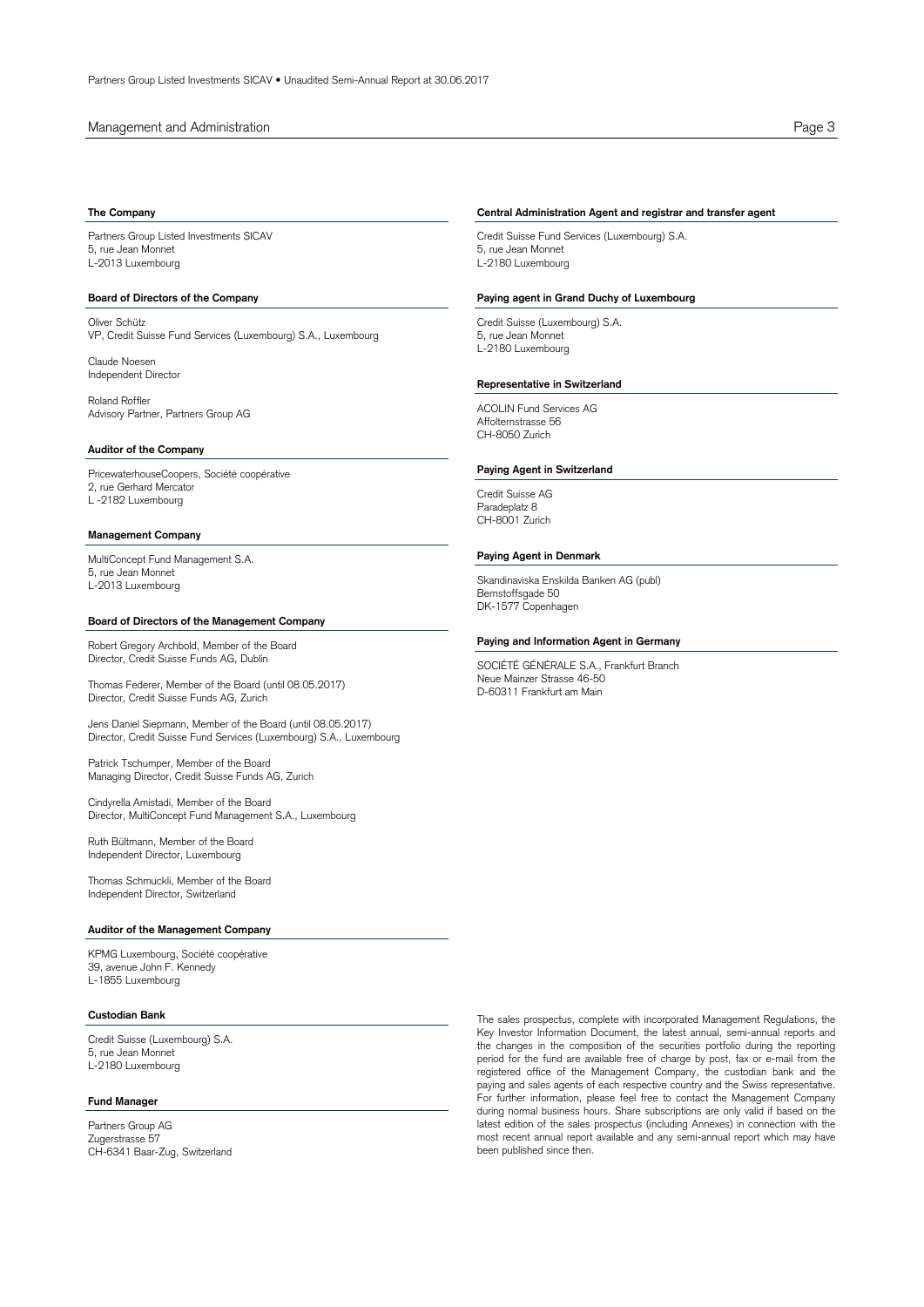## Consolidated Report Page 4

## **Statement of Net Assets in EUR**

|                                                           | 30.06.2017       |
|-----------------------------------------------------------|------------------|
| Assets                                                    |                  |
| Investments in securities at market value                 | 1,000,920,118.81 |
| Cash at banks and at brokers                              | 37,938,069.49    |
| Subscriptions receivable                                  | 871,127.33       |
| Income receivable                                         | 3,143,234.03     |
| Net unrealised gain on swaps contracts                    | 69,856.19        |
| Net unrealised gain on forward foreign exchange contracts | 410,318.49       |
|                                                           | 1,043,352,724.34 |
|                                                           |                  |
| Liabilities                                               |                  |
| Due to banks and to brokers                               | 7,948,641.51     |
| Redemptions payable                                       | 3,544,032.11     |
| Interest payable                                          | 7,236.22         |
| Provisions for accrued expenses                           | 1,627,411.42     |
| Net unrealised loss on swaps contracts                    | 270,741.25       |
| Net unrealised loss on forward foreign exchange contracts | 1,735,066.74     |
|                                                           | 15, 133, 129. 25 |
| Net assets                                                | 1,028,219,595.09 |
|                                                           |                  |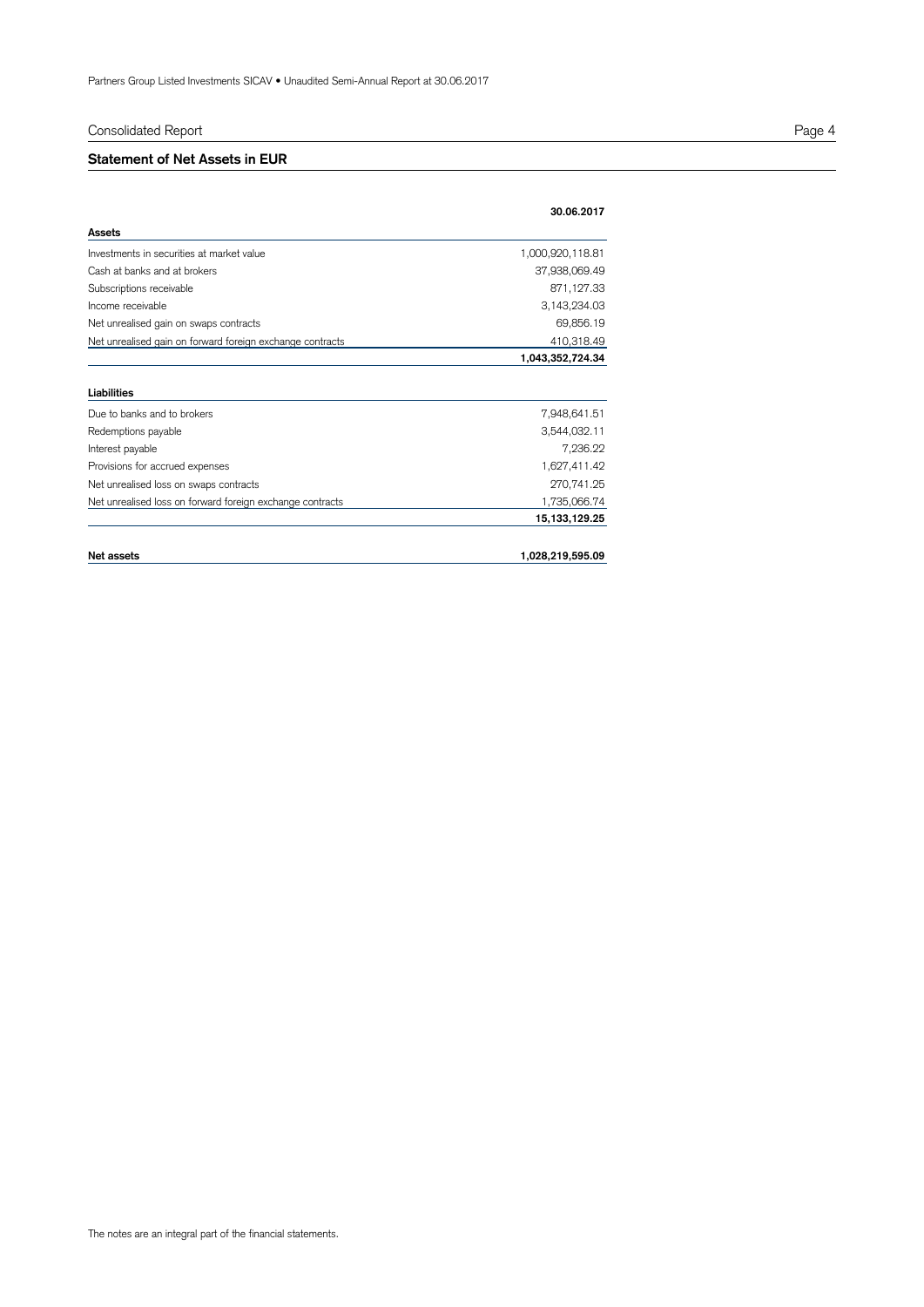| Consolidated Report                                                                        | Page 5                                             |
|--------------------------------------------------------------------------------------------|----------------------------------------------------|
| Statement of Operations / Changes in Net Assets in EUR                                     |                                                    |
|                                                                                            |                                                    |
|                                                                                            | For the period from<br>01.01.2017 to<br>30.06.2017 |
| Net assets at the beginning of the period                                                  | 903,283,004.78                                     |
| Income                                                                                     |                                                    |
| Interest on investments in securities (net)                                                | 22,724.14                                          |
| Dividends (net)                                                                            | 18,033,278.09                                      |
| <b>Bank</b> interest                                                                       | 19,695.28                                          |
| Other income                                                                               | 7,358.14<br>18,083,055.65                          |
|                                                                                            |                                                    |
| <b>Expenses</b><br>Management fees                                                         | 7,572,018.59                                       |
| Custodian and safe custody fees                                                            | 195,187.98                                         |
| Administration expenses                                                                    | 174,693.00                                         |
| Printing and publication expenses                                                          | 18,860.33                                          |
| Interest and bank charges                                                                  | 65,079.31                                          |
| Audit, control, legal, representative bank and other expenses                              | 417,092.14                                         |
| "Taxe d'abonnement"                                                                        | 253,375.72                                         |
|                                                                                            | 8,696,307.07                                       |
| Net income (loss)                                                                          | 9,386,748.58                                       |
| Realised gain (loss)                                                                       |                                                    |
| Net realised gain (loss) on sales of investments                                           | 37,812,239.58                                      |
| Net realised gain (loss) on swap contracts                                                 | 11,041,342.23                                      |
| Net realised gain (loss) on forward foreign exchange contracts                             | $-864,888.44$                                      |
| Net realised gain (loss) on foreign exchange                                               | -870,530.81                                        |
|                                                                                            | 47,118,162.56                                      |
| Net realised gain (loss)                                                                   | 56,504,911.14                                      |
| Change in net unrealised appreciation (depreciation)                                       |                                                    |
| Change in net unrealised appreciation (depreciation) on investments                        | 14,545,154.12                                      |
| Change in net unrealised appreciation (depreciation) on swap contracts                     | 1,567,278.94                                       |
| Change in net unrealised appreciation (depreciation) on forward foreign exchange contracts | $-3,613,962.45$                                    |
|                                                                                            | 12,498,470.61                                      |
| Net increase (decrease) in net assets as a result of operations                            | 69,003,381.75                                      |
| Subscriptions / Redemptions                                                                |                                                    |
| Subscriptions                                                                              | 237,632,838.06                                     |
| Redemptions                                                                                | -178,510,480.23                                    |
|                                                                                            | 59,122,357.83                                      |
| <b>Distribution</b>                                                                        | $-3,189,149.27$                                    |
| Net assets at the end of the period                                                        | 1,028,219,595.09                                   |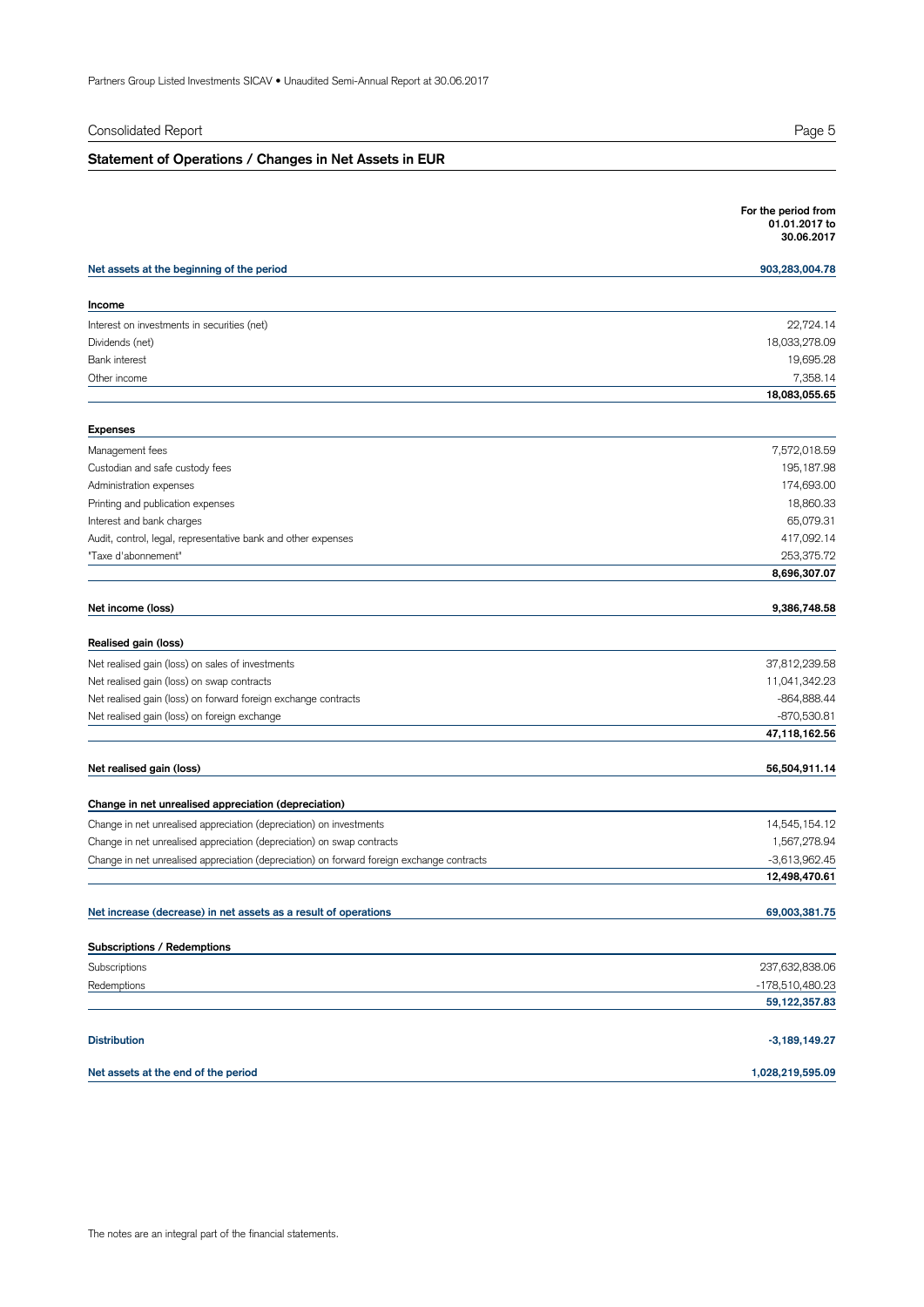## **1. General**

Partners Group Listed Investments SICAV (the "Investment Company") is an Investment Company with variable capital (société d'investissement à capital variable) qualifying as public limited company (société anonyme), under Luxembourg law with its registered office at 5, rue Jean Monnet, L-2180 Luxembourg. It was formed on 30 December 2008 by conversion of the Partners Group Listed Investments Fund, a fonds commun de placement under Luxembourg law, which was formed at the initiative of the Partners Group on 19 August 2004 for an indefinite period. Its Articles were published on 19 December 2008 in the Mémorial, Recueil des Sociétés et Associations, the official journal of the Grand Duchy of Luxembourg ("Mémorial"). The last complete revision of the Articles took place on 9 July 2015 and was published in the Mémorial on 7 August 2015. The Investment Company is entered in the register of commerce and companies in Luxembourg under registration number R.C.S. Luxembourg B 143187.

The Investment Company described here is a Luxembourg Investment Company (société d'investissement à capital variable) that has been established for an unlimited period in the form of an umbrella fund ("Investment Company") with one or more sub-funds ("sub-funds") in accordance with Part I of the Luxembourg Law of 10 May 2016, on Undertakings for Collective Investment ("Law of 10 May 2016").

#### **2. Summary of significant accounting policies**

The financial report was drawn up under the responsibility of the Board of Directors of the SICAV, in accordance with the legal provisions applicable in Luxembourg and the standards for the preparation and presentation of financial reports.

1. The net assets of the Investment Company are denominated in euro (EUR) ("reference currency").

2. The value of a share ("net asset value per share") is denominated in the currency laid down in the Annex to the sales prospectus ("sub-fund currency"), insofar as no other currency is stipulated for other share classes in the respective Annex to the sales prospectus ("share class currency").

3. The net asset value per share is calculated by the Management Company or a third party commissioned for this purpose, under the supervision of the Custodian Bank, on each valuation day. The Board of Directors may decide on a different arrangement for individual sub-funds, in which case it should be taken into account that the net asset value per share must be calculated at least twice a month.

4. In order to calculate the net asset value per share, the value of the assets of each sub-fund, less the liabilities of each sub-fund ("net sub-fund assets") is determined on each day specified in the relevant annex ("valuation day") and this is divided by the number of shares in circulation in the relevant sub-fund on the valuation day. The Management Company may, however, decide to determine the unit value on 24 and 31 December of a given year without these determinations of value being calculations of the unit value on a valuation day as referred to in the first sentence of this sub-section (4). Consequently, the shareholders may not demand the issue, redemption or exchange of shares on the basis of a net asset value determined on 24 December and/or 31 December of a year.

5. Where information on the situation with respect to the Investment Company's net assets must be given in the annual reports or semi-annual reports and/or other financial statistics pursuant to the applicable legal provisions or in accordance with the conditions of these Articles of Association, the value of the assets of each sub-fund will be converted to the reference currency. Net subfund assets are calculated according to the following principles:

a) Securities which are officially listed on a stock exchange are valued at the latest available price. If a security is officially listed on more than one stock exchange, the last available listing on the stock exchange that is the primary market for this security shall be used.

b) Securities not officially listed on a securities exchange but traded on a regulated market will be valued at a price no lower than the bid price and no higher than the offered price at the time of valuation, and which the Investment Company deems in good faith to be the best possible price at which the securities can be sold.

c) OTC derivatives are evaluated on a daily basis by means of a valuation method to be determined and validated by the Investment Company.

d) UCITS or UCI are valuated at the most recently determined and available redemption price. If redemption is suspended for investment units or no redemption prices are established, the units and all other assets will be valued at their appropriate market value, as determined in good faith by the Management Company in line with generally accepted and verifiable valuation standards.

e) Foreign exchange conversion

The financial statements are kept in the reference currency of each sub-fund and the consolidated financial statements are kept in EUR.

Cash at banks, other net assets and the value of portfolio securities in currencies other than reference currency of each sub-fund are converted into the reference currency at the foreign exchange rate prevailing on the date of valuation.

Income and expenses in currencies other than reference currency of each subfund are converted into the reference currency at the foreign exchange rate applicable at the date they accrue to the sub-fund.

Realised gains or losses on foreign currencies are accounted for in the statement of operations.

The acquisition cost of securities in currencies other than the reference currency of each sub-fund is converted into the reference currency at the foreign exchange rate valid at the date of acquisition.

f) If the respective prices are not market prices and if no prices are set for securities other than those listed under (a) and (b), these securities and the other legally permissible assets will be calculated at the current trading value which the Investment Company deems to be true and fair on the basis of the probably achievable sale value.

g) Liquid funds are valuated at the nominal value, plus interest.

h) The fair value of securities and other investments denominated in a currency other than the sub-fund currency shall be converted into the relevant sub-fund currency at the most recent mid-market rate. Profits and losses from foreign exchange transactions shall on each occasion be added or subtracted.

Any distributions paid out to sub-fund shareholders will be deducted from the net assets of the sub-fund.

6. The unit value is calculated separately for each sub-fund pursuant to the criteria specified herein. However, if there are different unit classes within a subfund, the calculation of the unit value will be carried out separately for each unit class within this sub-fund pursuant to the criteria contained herein. The composition and allocation of assets always occurs separately for each sub-fund.

#### 7. Valuation of forward foreign exchange contracts

Unmatured forward foreign exchange contracts are valued at valuation date at forward exchange rates prevailing at this date and resulting unrealised gains or losses are posted to the statement of operations and are shown in the statement of net assets.

#### 8. Valuation of swaps

On each valuation day, swap agreements are valued at the net present value of the future cash flows, using the relevant interest rate yield curve on valuation day. Asset swaps and the securities linked to the asset swaps are not revalued as the security and the asset swap are considered for the purpose of the valuation as a single instrument. Unrealised gains or losses are posted to the statements of operations and are shown in the statement of net assets.

9. For the purpose of standardising tax information for German investors as defined in § 5 para. 1 InvStG and information relating to investment law, cumulative capitalised income and realised interim profits during the holding period from target funds which were sold during the financial period are shown as ordinary income from investment units. In the event of negative interim profits, it may be shown as negative income from investment units in the ordinary profit.

The tables published in this semi-annual report may, for arithmetical reasons, contain rounding up differences which are higher or lower than a unit (currency, percentage, etc.).

## **3. Taxation**

#### **Taxation of the Investment Company and its sub-funds:**

In the Grand Duchy of Luxembourg, fund assets are subject to a tax known as the "taxe d'abonnement", which is currently levied in an amount of 0.05% p.a., or 0.01% p.a. for the sub-funds or classes of shares that are issued exclusively to institutional investors, and is payable quarterly on the net fund assets reported as at the end of each respective quarter.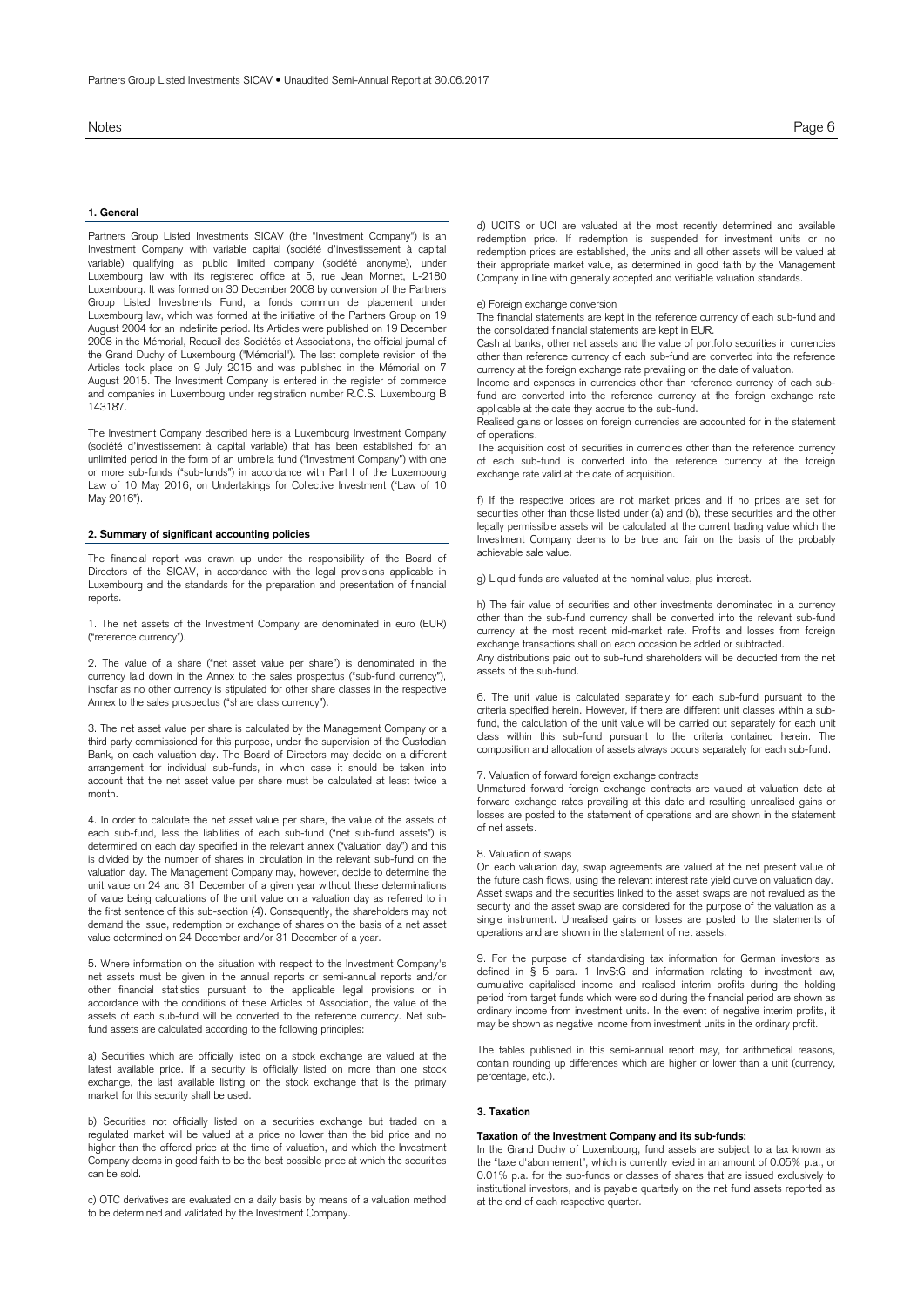Insofar as fund assets are invested in other Luxembourg investment funds that are already subject to the "taxe d'abonnement", the portion of fund assets invested in such Luxembourg investment funds is exempt from the tax.

The Fund's income derived from the investment of fund assets is not subject to taxation in the Grand Duchy of Luxembourg. However, such income may be subject to taxation at source in countries in which fund assets are invested. In such cases, neither the Custodian Bank nor the Management Company are obliged to collect tax certificates.

#### **Taxation of earnings from shares in the Investment Company held by the shareholder:**

Pursuant to Directive 2003/48/EC on the taxation of interest payments (the "Directive"), a withholding tax has been levied in the Grand Duchy of Luxembourg since 1 July 2005. This withholding tax applies to specific interest income paid in Luxembourg to natural persons who are tax residents in another Member State. Under certain circumstances, investment fund interest income may also be subject to the withholding tax.

By means of the Directive, the EU Member States agreed that all interest payments should be taxed in accordance with the regulations that apply in the state where a person is resident. To that end, an automatic exchange of information was stipulated between the national tax authorities. In deviation therefrom, it was agreed that, for a transitional period, Luxembourg would not participate in the automatic exchange of information stipulated between the other states. Instead, Luxembourg introduced a withholding tax on interest income. As of 1 July 2011, this withholding tax shall amount to 35% of the interest payments. This tax is remitted to the Luxembourg tax authority anonymously, and the investor is issued with a certificate to this effect. The certificate enables the tax so remitted to be applied fully against the tax liability of the taxpayer in the state of its registered office. By issuing a power of attorney on voluntary participation in the exchange of information between tax authorities or by providing a certificate permitting the collection of income tax at source to be waived (Bescheinigung zur Ermöglichung der Abstandnahme vom waived (Bescheinigung zur Ermöglichung der<br>Quellensteuerabzug), the withholding tax can be avoided.

#### **Information for shareholders taxable in Germany:**

The basis of taxation, pursuant to § 5(1) InvStG, is published online within the statutory publication period in the Federal Gazette www.bundesanzeiger.de under "Kapitalmarkt - Besteuerungsgrundlagen".

## **4. Use of income**

Please refer to the Sales Prospectus for further information regarding use of income.

#### **5. Information on fees and expenses expenditure**

Please refer to the current Sales Prospectus for information regarding Management and Custodian Bank fees.

## **6. Total expense ratio (TER)**

(see detail at sub-fund level)

The TER is calculated following the SFAMA guideline.

The following calculation method was used to calculate the total expense ratio (TER):

Total expense in fund currency

TER = ------------------------------------------------------------------- x 100 Average Fund volume (basis: NAV per valuation day)

The TER shows the proportion of costs charged to the Fund's assets. It takes into account the management fees, Custodian Bank fees, the "*taxe d'abonnement*" and all other costs apart from transaction costs. It shows the total amount of these expenses as a percentage of the average fund volume within a financial year. (Any performance-related fees are reported separately in direct connection with the TER).

The TER is calculated for the period from 01.07.2016 until 30.06.2017.

If a sub-fund invests at least 10% of its net assets as a fund of fund in target funds, a composite TER of the fund of funds is to be calculated as follows: The prorated TER of the individual target funds including a performance related remuneration, weighted according to the share they represent in the overall assets of the fund of funds as of the closing date and the TER of the fund of funds minus the retroceded commissions received from the target funds during the reporting period.

## **7. Transaction costs**

Transaction costs include all costs which were shown or calculated separately on behalf of the fund and which are directly connected with the purchase or sale of securities, money market instruments, derivatives or other assets. These costs principally include commissions, settlement fees, depository fees and taxes.

For the period ended 30.06.2017, the sub-funds incurred transaction costs relating to purchase or sale of investments in securities and similar transactions, (including derivatives instruments or other eligible assets) as follows:

| Partners Group Listed Investments SICAV - |                |
|-------------------------------------------|----------------|
| Listed Private Equity                     | 56.081.33 EUR  |
| Partners Group Listed Investments SICAV - |                |
| Listed Infrastructure                     | 279.276.64 EUR |
| Partners Group Listed Investments SICAV - |                |
| Listed Income                             | 9,723.30 EUR   |

#### **8. Income adjustment**

The ordinary net income includes an income adjustment and an expense adjustment. These contain net income gained during the reporting period that the unit purchaser paid for in the issue price and that the unit seller receives back in the redemption price.

## **9. Changes in the composition of the securities portfolio**

Changes in the composition of the securities portfolio during the reporting period are available to shareholders free of charge at the registered office of the Management Company or the local representatives in the countries where the Investment Company is registered.

## **10. Fund performance**

(see detail at sub-fund level)

The performance of the year Y is based on the net asset values as calculated on the first business day of the year Y respectively Y-1. Those net asset values reflect the market prices of the investments as of the last business day of the year Y-1 respectively Y.

The YTD (year-To-Date) performance includes the period from 01.01.2017 until 30.06.2017.

Historical performance is no indicator of current or future performance.

The performance data given does not take into account commissions and costs incurred in the purchase or redemption of fund units.

Performance of distributing units includes reinvestments of dividends.

For units launched more than 3 years ago no performance since inception is disclosed.

#### **11. Financial Derivative Instruments**

The sub-funds may engage in derivative transactions for the purpose of efficient portfolio management. Details of the derivatives are displayed in the Notes pages. Depending on the type of derivatives held, collateral might be received from the different counterparts to reduce the counterparty exposure. For other type of derivatives, margin accounts might be used.

No collateral was received by the sub-funds to reduce the counterparty risk as of 30.06.2017.

#### **12. Subsequent events**

There are no events subsequent to the period which require disclosure in this unaudited semi-annual report.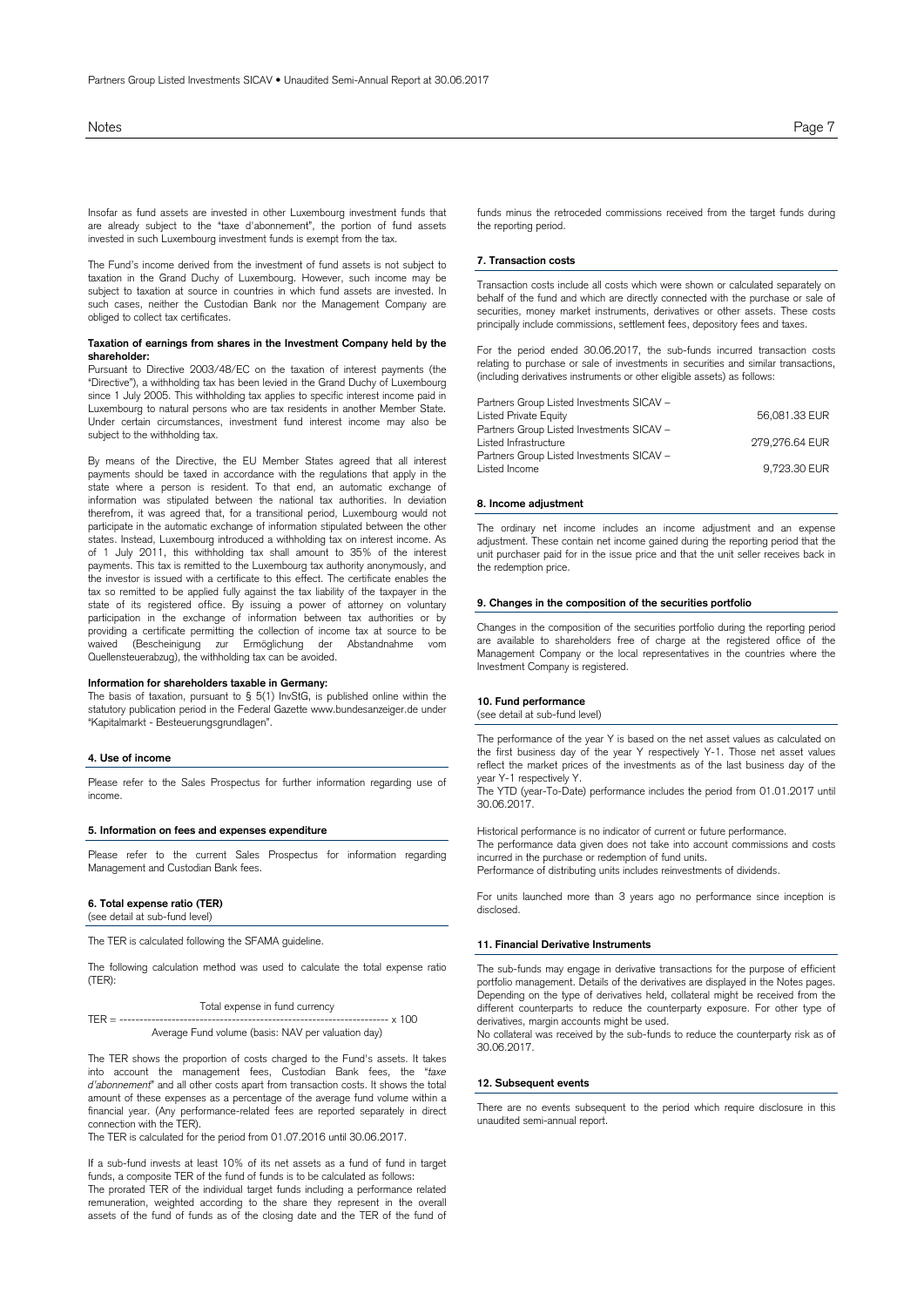Partners Group Listed Investments SICAV - Listed Private Equity Page 8

## **Manager's Report, Technical Data and Notes**

## **Manager's Report**

Partners Group Listed Investments SICAV - Listed Private Equity provides easy access to the private equity asset class with daily liquidity and low minimum investment. The Fund invests in listed companies whose main activity consists in making private equity investments (listed private equity). The investment universe includes more than 220 companies, with the Fund focusing on the 150 largest and most liquid stocks.

Mature private equity portfolios, strong fundamental data, healthy balance sheets and a positive environment for divestments provide a solid foundation for positive NAV development.

(The information stated relates to the period under review and is not indicative of future returns.)

## **Technical Data**

|                   |            | Valoren  | <b>ISIN</b>  | Management Fees | Total Expense Ratio |
|-------------------|------------|----------|--------------|-----------------|---------------------|
| I -Capitalisation | EUR        | 1902989  | LU0196152606 | .15%            | 1.44%               |
| P-Capitalisation  | <b>EUR</b> | 1902991  | LU0196152788 | .95%            | 2.24%               |
| I -Distribution   | GBP        | 10137954 | LU0424511698 | .15%            | 1.44%               |
| P-Capitalisation  | JSD        | 1902992  | LU0196152861 | .95%            | 2.24%               |

#### **Fund Performance**

|                   |            | <b>YTD</b> | <b>Since Inception</b> | 2016   | 2015     | 2014   |
|-------------------|------------|------------|------------------------|--------|----------|--------|
| I -Capitalisation | <b>EUR</b> | 11.65%     |                        | 15.92% | 10.25%   | 14.83% |
| P-Capitalisation  | <b>EUR</b> | 11.21%     |                        | 15.00% | 9.36%    | 13.88% |
| I -Distribution   | GBP        | 14.42%     |                        | 35.12% | 3.82%    | 7.50%  |
| P-Capitalisation  | USD        | 21.14%     |                        | 10.53% | $-1.87%$ | 0.54%  |

## **Distributions**

|                |     | Ex-Date    | Amount |
|----------------|-----|------------|--------|
| I-Distribution | GRP | 17.02.2017 | 0.75   |
|                |     |            |        |

#### **Notes**

## **Forward foreign exchange contracts**

| Purchases                   |                                                           | <b>Sales</b> |                 | Maturity   | Valuation       |
|-----------------------------|-----------------------------------------------------------|--------------|-----------------|------------|-----------------|
| Counterparty                |                                                           |              |                 |            | (in EUR)        |
| <b>USD</b>                  | 85,000,000                                                | <b>EUR</b>   | -75.829.100     | 21.09.2017 | $-1.764.062.28$ |
| CITIBANK N.A. LONDON        |                                                           |              |                 |            |                 |
| <b>EUR</b>                  | 2.642.930                                                 | USD          | $-3.000.000$    | 21.09.2017 | 28.995.54       |
| UBS AG London/London Branch |                                                           |              |                 |            |                 |
|                             | Net unrealised loss on forward foreign exchange contracts |              | $-1,735,066.74$ |            |                 |

## **Swap contracts**

| <b>Type</b>  |            | Payable                                                                                                          | Maturity   | Receivable                                                    | Valuation     |
|--------------|------------|------------------------------------------------------------------------------------------------------------------|------------|---------------------------------------------------------------|---------------|
| Counterparty |            | Nominal                                                                                                          |            | Nominal                                                       | (in EUR)      |
| <b>TRS</b>   | <b>USD</b> | 9,911,248 Neg. Perf. APO US +<br><b>ICE LIBOR USD 1</b><br>Month $+140$ Bps<br>UBS LTD - London - United Kingdom | 18.12.2017 | Pos. Perf. APO US -<br>(ICE LIBOR USD 1<br>Month $+$ 140 Bps) | $-629,549.50$ |
| <b>TRS</b>   | USD        | 3,202,950 Neg. Perf. ARCC US +                                                                                   | 18.12.2017 | Pos. Perf. ARCC US -                                          | $-7.399.28$   |
|              |            | <b>ICE LIBOR USD 1</b><br>Month $+140$ Bps                                                                       |            | (ICE LIBOR USD 1<br>Month $+$ 140 Bps)                        |               |
|              |            | UBS LTD - London - United Kingdom                                                                                |            |                                                               |               |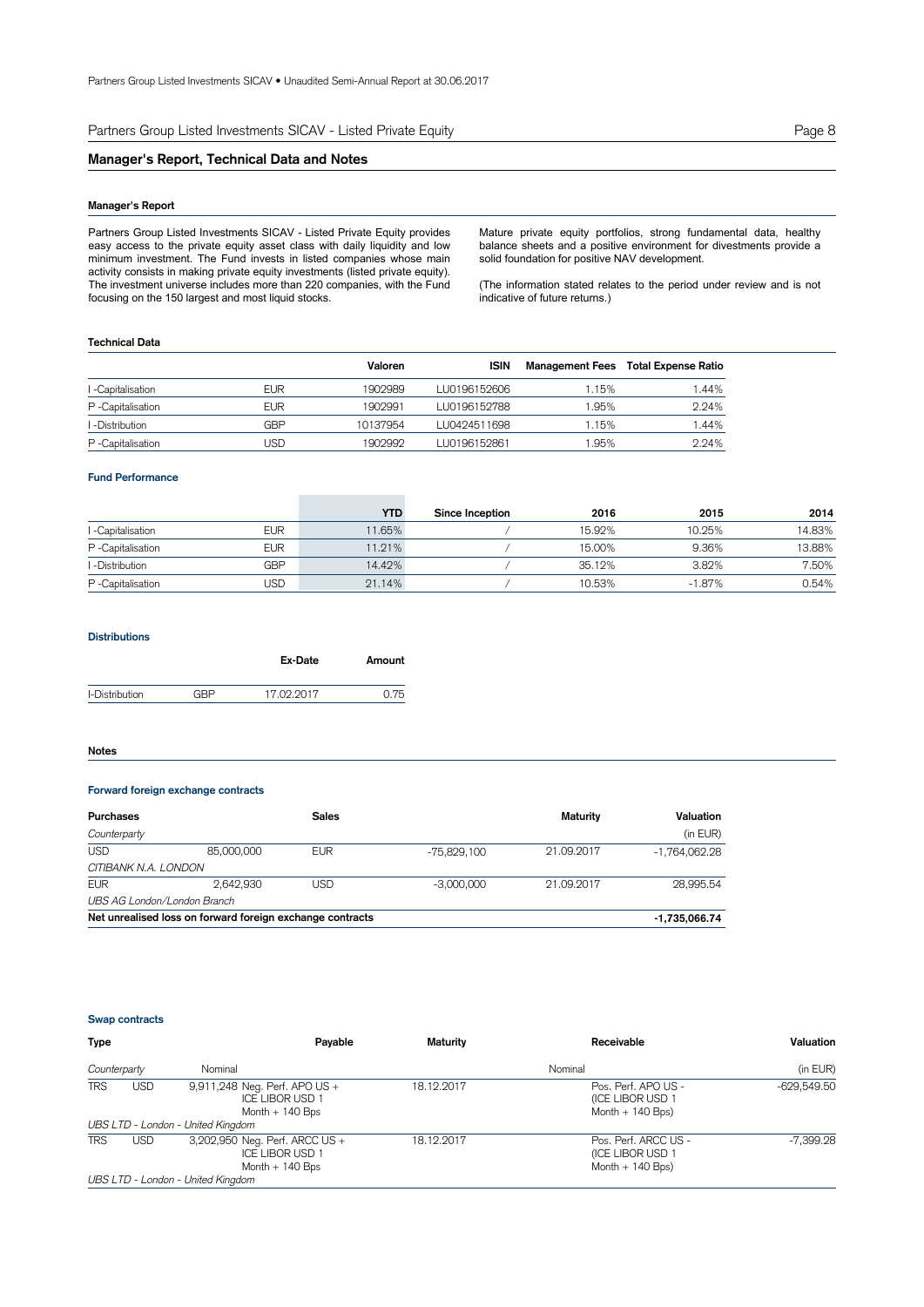Partners Group Listed Investments SICAV - Listed Private Equity **Partners** Crown Page 9

## **Manager's Report, Technical Data and Notes**

## **Swap contracts**

| Type         |            |                                                        | Payable                                                                          | <b>Maturity</b> | Receivable                                                               | Valuation     |
|--------------|------------|--------------------------------------------------------|----------------------------------------------------------------------------------|-----------------|--------------------------------------------------------------------------|---------------|
| Counterparty |            | Nominal                                                |                                                                                  |                 | Nominal                                                                  | (in EUR)      |
| <b>TRS</b>   | <b>USD</b> | <b>Bps</b>                                             | 5,069,300 Neg. Perf. ARCC US +<br><b>US Federal Funds</b><br>Effective Rat + 100 | 18.12.2017      | Pos. Perf. ARCC US -<br>(US Federal Funds<br>Effective Rat + 100<br>Bps) | $-11,093.28$  |
|              |            | Morgan Stanley - London - United Kingdom               |                                                                                  |                 |                                                                          |               |
| <b>TRS</b>   | <b>USD</b> | <b>Bps</b>                                             | 3,263,081 Neg. Perf. ARES UN +<br>US Federal Funds<br>Effective Rat + 150        | 18.12.2017      | Pos. Perf. ARES UN -<br>(US Federal Funds<br>Effective Rat + 150<br>Bps) | $-2,321.06$   |
| <b>TRS</b>   | <b>USD</b> | Morgan Stanley - London - United Kingdom               | 429,910 Neg. Perf. BX US +                                                       | 18.12.2017      | Pos. Perf. BX US -                                                       | 1,974.73      |
|              |            |                                                        | <b>ICE LIBOR USD 1</b><br>Month $+$ 140 Bps                                      |                 | (ICE LIBOR USD 1<br>Month $+$ 140 Bps)                                   |               |
|              |            | UBS LTD - London - United Kingdom                      |                                                                                  |                 |                                                                          |               |
| <b>TRS</b>   | <b>USD</b> | 19,804,466 Neg. Perf. BX US +                          | ICE LIBOR USD 1<br>Month $+$ 140 Bps                                             | 18.12.2017      | Pos. Perf. BX US -<br>(ICE LIBOR USD 1<br>Month $+$ 140 Bps)             | 90,968.62     |
|              |            | UBS LTD - London - United Kingdom                      |                                                                                  |                 |                                                                          |               |
| <b>TRS</b>   | <b>USD</b> | 8,087,756 Neg. Perf. CG US +                           | <b>ICE LIBOR USD 1</b><br>Month $+$ 140 Bps                                      | 18.12.2017      | Pos. Perf. CG US -<br>(ICE LIBOR USD 1<br>Month $+140$ Bps)              | 390,715.11    |
|              |            | UBS LTD - London - United Kingdom                      |                                                                                  |                 |                                                                          |               |
| <b>TRS</b>   | <b>USD</b> |                                                        | 562,624 Neg. Perf. FSC US +<br>ICE LIBOR USD 1<br>Month $+140$ Bps               | 18.12.2017      | Pos. Perf. FSC US -<br>(ICE LIBOR USD 1<br>Month $+$ 140 Bps)            | 82,704.31     |
|              |            | UBS LTD - London - United Kingdom                      |                                                                                  |                 |                                                                          |               |
| <b>TRS</b>   | <b>USD</b> | <b>Bps</b><br>Morgan Stanley - London - United Kingdom | 879,768 Neg. Perf. FSC US +<br><b>US Federal Funds</b><br>Effective Rat + 150    | 18.12.2017      | Pos. Perf. FSC US -<br>(US Federal Funds<br>Effective Rat + 150<br>Bps)  | 129,313.11    |
| <b>TRS</b>   | <b>USD</b> | 16,214,382 Neg. Perf. KKR US +                         |                                                                                  | 18.12.2017      | Pos. Perf. KKR US -                                                      | -327,681.83   |
|              |            |                                                        | ICE LIBOR USD 1<br>Month $+$ 140 Bps                                             |                 | (ICE LIBOR USD 1<br>Month $+$ 140 Bps)                                   |               |
|              |            | UBS LTD - London - United Kingdom                      |                                                                                  |                 |                                                                          |               |
| <b>TRS</b>   | <b>USD</b> |                                                        | 753,600 Neg. Perf. KKR US +<br><b>ICE LIBOR USD 1</b><br>Month $+140$ Bps        | 18.12.2017      | Pos. Perf. KKR US -<br>(ICE LIBOR USD 1<br>Month $+$ 140 Bps)            | $-15,229.76$  |
|              |            | UBS LTD - London - United Kingdom                      |                                                                                  |                 |                                                                          |               |
| <b>TRS</b>   | <b>USD</b> | <b>Bps</b>                                             | 5,311,647 Neg. Perf. NMFC US<br>+ US Federal Funds<br>Effective Rat + 150        | 18.12.2017      | Pos. Perf. NMFC US -<br>(US Federal Funds<br>Effective Rat + 150<br>Bps) | 44,476.45     |
|              |            | Morgan Stanley - London - United Kingdom               |                                                                                  |                 |                                                                          |               |
| <b>TRS</b>   | <b>USD</b> |                                                        | 2,530,010 Neg. Perf. PNNT US<br>+ ICE LIBOR USD 1<br>Month $+140$ Bps            | 18.12.2017      | Pos. Perf. PNNT US -<br>(ICE LIBOR USD 1<br>Month $+$ 140 Bps)           | 25,342.61     |
| <b>TRS</b>   | <b>USD</b> | UBS LTD - London - United Kingdom                      | 6,431,350 Neg. Perf. SLRC US +                                                   | 18.12.2017      | Pos. Perf. SLRC US -                                                     | $-42,961.48$  |
|              |            |                                                        | <b>ICE LIBOR USD 1</b><br>Month $+$ 140 Bps                                      |                 | (ICE LIBOR USD 1<br>Month $+$ 140 Bps)                                   |               |
|              |            | UBS LTD - London - United Kingdom                      |                                                                                  |                 |                                                                          |               |
|              |            | Net unrealised loss on swap contracts                  |                                                                                  |                 |                                                                          | $-270,741.25$ |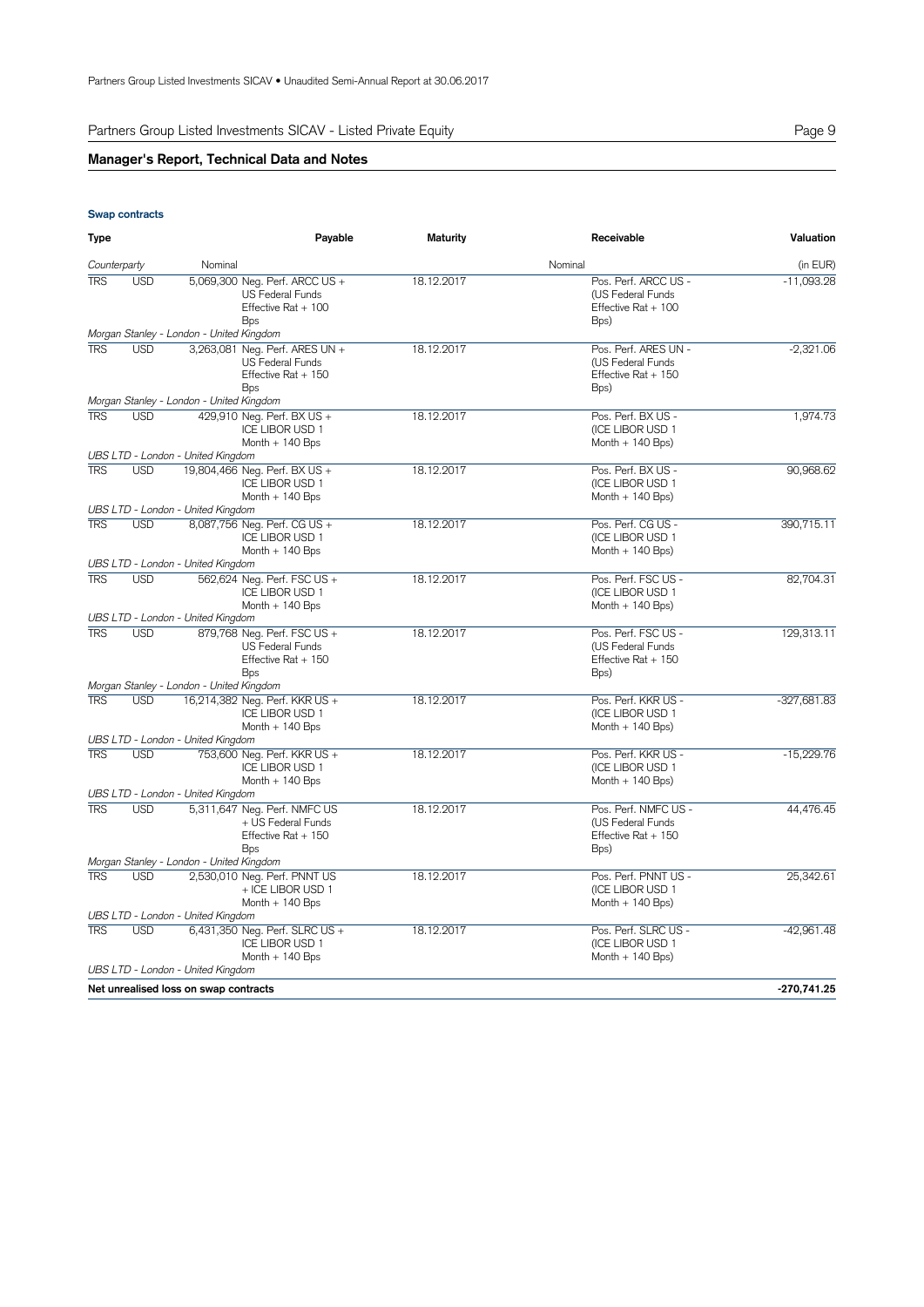Partners Group Listed Investments SICAV - Listed Private Equity

## **Statement of Net Assets in EUR and Fund Evolution**

|                                                           | 30.06.2017     |
|-----------------------------------------------------------|----------------|
| Assets                                                    |                |
| Investments in securities at market value                 | 193,790,741.38 |
| Cash at banks and at brokers                              | 18,450,005.09  |
| Subscriptions receivable                                  | 50,383.77      |
| Income receivable                                         | 446,027.26     |
|                                                           | 212,737,157.50 |
|                                                           |                |
| Liabilities                                               |                |
| Redemptions payable                                       | 1,798,154.22   |
| Interest payable                                          | 6,113.67       |
| Provisions for accrued expenses                           | 335,970.31     |
| Net unrealised loss on swaps contracts                    | 270,741.25     |
| Net unrealised loss on forward foreign exchange contracts | 1,735,066.74   |
|                                                           | 4,146,046.19   |
|                                                           |                |
| Net assets                                                | 208,591,111.31 |

| <b>Fund Evolution</b>     |            | 30.06.2017     | 31.12.2016     | 31.12.2015     |
|---------------------------|------------|----------------|----------------|----------------|
| <b>Total net assets</b>   | <b>EUR</b> | 208,591,111.31 | 192,647,345.32 | 211,296,586.04 |
| Net asset value per share |            |                |                |                |
| I -Capitalisation         | <b>EUR</b> | 219.53         | 196.62         | 169.62         |
| P-Capitalisation          | <b>EUR</b> | 197.80         | 177.86         | 154.66         |
| l -Distribution           | <b>GBP</b> | 262.54         | 230.17         | 171.19         |
| P-Capitalisation          | USD        | 186.46         | 153.92         | 139.26         |

| Number of shares outstanding |            | at the end<br>of the period | at the beginning<br>of the period | Number of shares<br>issued | Number of shares<br>redeemed |
|------------------------------|------------|-----------------------------|-----------------------------------|----------------------------|------------------------------|
| I -Capitalisation            | <b>EUR</b> | 542,273.296                 | 575.283.135                       | 45.170.267                 | 78.180.106                   |
| P -Capitalisation            | <b>EUR</b> | 306.009.532                 | 318.493.433                       | 36.463.864                 | 48,947.765                   |
| l -Distribution              | <b>GBP</b> | 36.061.353                  | 25.082.574                        | 12.501.286                 | .522.507                     |
| P -Capitalisation            | USD        | 111,811.283                 | 110,100.656                       | 21.499.547                 | 19,788.920                   |

EUR 600,000.00 recorded under Cash at banks and at brokers are held as cash collateral with Morgan Stanley Securities Limited; EUR 500,000.00 recorded under Cash at banks and at brokers are held as cash collateral with UBS and EUR 290,000.00 recorded under Cash at banks and at brokers are held as cash collateral with CITI.

The notes are an integral part of the financial statements.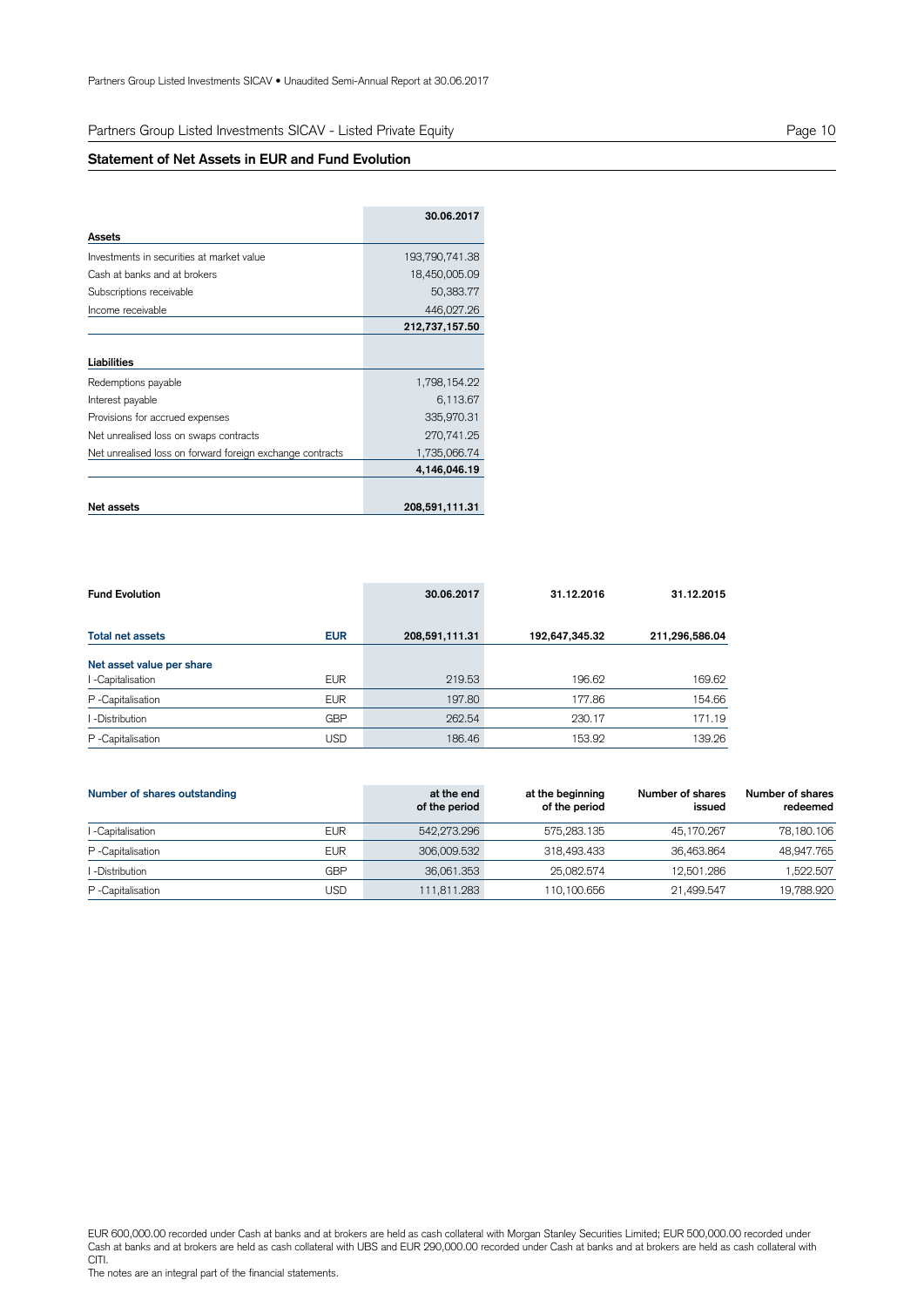Partners Group Listed Investments SICAV - Listed Private Equity

## **Statement of Operations / Changes in Net Assets in EUR**

|                                                                                            | For the period from<br>01.01.2017 to<br>30.06.2017 |
|--------------------------------------------------------------------------------------------|----------------------------------------------------|
| Net assets at the beginning of the period                                                  | 192,647,345.32                                     |
| Income                                                                                     |                                                    |
| Dividends (net)                                                                            | 2,640,842.25                                       |
| <b>Bank</b> interest                                                                       | 7,228.71                                           |
| Other income                                                                               | 7,358.14                                           |
|                                                                                            | 2,655,429.10                                       |
| <b>Expenses</b>                                                                            |                                                    |
| Management fees                                                                            | 1,587,857.18                                       |
| Custodian and safe custody fees                                                            | 49,574.26                                          |
| Administration expenses                                                                    | 44,088.64                                          |
| Printing and publication expenses                                                          | 4,256.28                                           |
| Interest and bank charges                                                                  | 45,218.25                                          |
| Audit, control, legal, representative bank and other expenses                              | 99,632.03                                          |
| "Taxe d'abonnement"                                                                        | 52,779.96                                          |
|                                                                                            | 1,883,406.60                                       |
| Net income (loss)                                                                          | 772,022.50                                         |
| Realised gain (loss)                                                                       |                                                    |
| Net realised gain (loss) on sales of investments                                           | 11,437,726.14                                      |
| Net realised gain (loss) on swap contracts                                                 | 10,683,410.21                                      |
| Net realised gain (loss) on forward foreign exchange contracts                             | -491,431.47                                        |
| Net realised gain (loss) on foreign exchange                                               | -319,177.93                                        |
|                                                                                            | 21,310,526.95                                      |
| Net realised gain (loss)                                                                   | 22,082,549.45                                      |
| Change in net unrealised appreciation (depreciation)                                       |                                                    |
| Change in net unrealised appreciation (depreciation) on investments                        | 4,389,801.28                                       |
| Change in net unrealised appreciation (depreciation) on swap contracts                     | 1,465,601.57                                       |
| Change in net unrealised appreciation (depreciation) on forward foreign exchange contracts | $-5,152,458.67$                                    |
|                                                                                            | 702,944.18                                         |
| Net increase (decrease) in net assets as a result of operations                            | 22,785,493.63                                      |
|                                                                                            |                                                    |
| Subscriptions / Redemptions                                                                |                                                    |
| Subscriptions<br>Redemptions                                                               | 23,255,041.38<br>-30,074,534.28                    |
|                                                                                            | $-6,819,492.90$                                    |
|                                                                                            |                                                    |
| <b>Distribution</b>                                                                        | $-22,234.74$                                       |
| Net assets at the end of the period                                                        | 208,591,111.31                                     |
|                                                                                            |                                                    |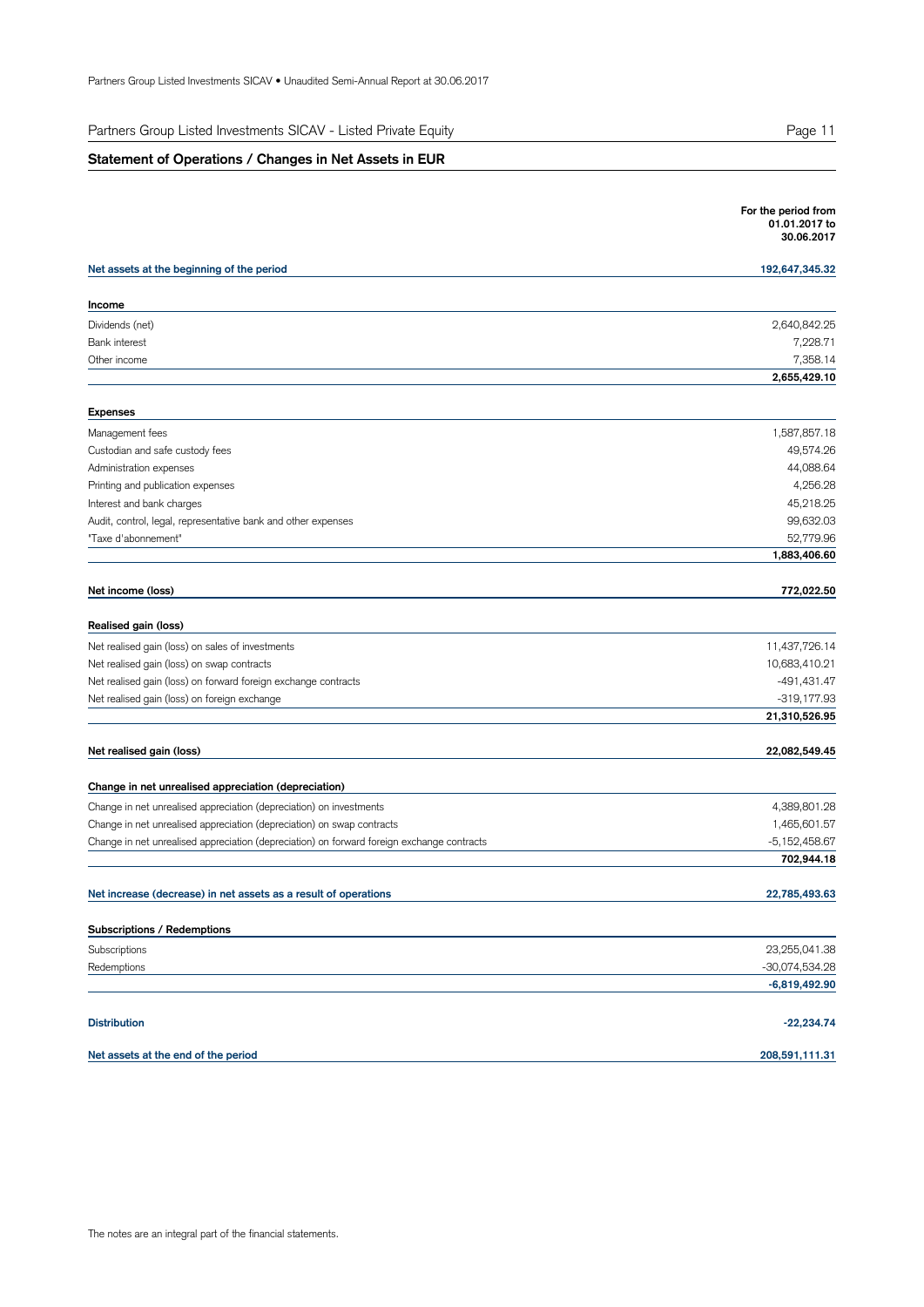## **Statement of Investments in Securities**

## Belgium 20.24 **Breakdown by Country** France 17.41 United Kingdom 14.23 Switzerland 10.61 Guernsey 7.29 Netherlands 5.76 Sweden 4.98 Canada 4.68 USA 3.96 Japan 2.02 Denmark 0.94 Malta 0.76 Germany 0.02 **Total 92.90**

| <b>Breakdown by Economic Sector</b>            |       |
|------------------------------------------------|-------|
| Financial, investment and other div. companies | 55.69 |
| Countries and central governments              | 28.79 |
| Investment trusts/funds                        | 3.53  |
| Banks and other credit institutions            | 2.02  |
| Biotechnology                                  | 1.54  |
| Miscellaneous trading companies                | 0.94  |
| Miscellaneous services                         | 0.39  |
| Total                                          | 92.90 |

|              | Description                                                                                              | Quantity /<br>Nominal | Valuation<br>(in EUR)      | % of net<br>assets |
|--------------|----------------------------------------------------------------------------------------------------------|-----------------------|----------------------------|--------------------|
|              | Securities listed on a stock exchange or other organised markets: Shares (and equity-type securities)    |                       |                            |                    |
|              | <b>Private Equities</b>                                                                                  |                       |                            |                    |
| USD          | NB PRIVATE EQUITY PARTNERS -A-                                                                           | 255,990               | 3,026,670.37               | 1.45               |
|              | <b>Private Equities</b>                                                                                  |                       | 3,026,670.37               | 1.45               |
|              |                                                                                                          |                       |                            |                    |
|              | Shares (and equity-type securities)                                                                      |                       |                            |                    |
| EUR          | <b>ALTAMIR</b>                                                                                           | 152,545               | 2,440,720.00               | 1.17               |
| USD<br>ZAR   | ARES CAPITAL<br><b>BRAIT</b>                                                                             | 364,439               | 5, 189, 185. 25            | 2.49<br>0.76       |
| EUR          | DEUTSCHE BETEILIGUNGS (reg. shares)                                                                      | 378,204<br>1,028      | 1,585,787.21<br>39,439.22  | 0.02               |
| <b>EUR</b>   | <b>EURAZEO</b>                                                                                           | 191,915               | 12,662,551.70              | 6.06               |
| <b>USD</b>   | FIFTH STREET FINANCE                                                                                     | 190,000               | 771,539.84                 | 0.37               |
| <b>EUR</b>   | GIMV                                                                                                     | 57,956                | 3,072,827.12               | 1.47               |
| CHF          | <b>HBM BIOVENTURES</b>                                                                                   | 30,868                | 3,207,211.60               | 1.54               |
| GBP          | INTERMEDIATE CAPITAL GROUP                                                                               | 1,015,412             | 9,482,491.63               | 4.55               |
| SEK          | INVESTOR-B-                                                                                              | 122,800               | 5, 144, 915. 12            | 2.47               |
| JPY          | <b>JAFCO</b>                                                                                             | 119,500               | 4,203,136.47               | 2.02               |
| <b>SEK</b>   | KINNEVIK AB-B-                                                                                           | 197,500               | 5,233,785.67               | 2.51               |
| USD          | NEW MOUNTAIN FINANCE                                                                                     | 84,933                | 1,085,215.77               | 0.52               |
| CAD          | ONEX (subord. voting)                                                                                    | 140,835               | 9,785,005.52               | 4.68               |
| GBP          | PANTHEON INTERNATIONAL PARTICIPATIONS                                                                    | 204,873               | 4,248,233.85               | 2.04               |
| CHF<br>USD   | PARTNERS GROUP                                                                                           | 34,870                | 18,944,327.07              | 9.07<br>0.19       |
| <b>EUR</b>   | PENNANTPARK INVESTMENT<br>PRINCESS PRIVATE EQUITY HOLDING                                                | 60,000                | 390,670.81<br>4,819,940.00 | 2.31               |
| <b>DKK</b>   | SCHOUW & CO                                                                                              | 481,994<br>21,000     | 1,951,399.91               | 0.94               |
| <b>EUR</b>   | SOFINA                                                                                                   | 25,000                | 3,132,500.00               | 1.50               |
| USD          | SOLAR CAPITAL                                                                                            | 42,500                | 810,834.46                 | 0.39               |
| <b>EUR</b>   | WENDEL                                                                                                   | 70,650                | 9,212,760.00               | 4.42               |
| GBP          | 31 GROUP                                                                                                 | 823,365               | 8,433,602.72               | 4.04               |
|              |                                                                                                          |                       |                            | 55.53              |
|              | Shares (and equity-type securities)<br>Securities listed on a stock exchange or other organised markets: |                       | 115,848,080.94             |                    |
|              | Shares (and equity-type securities)                                                                      |                       | 118,874,751.31             | 56.98              |
|              | Securities listed on a stock exchange or other organised markets: Bonds                                  |                       |                            |                    |
| Bonds        |                                                                                                          |                       |                            |                    |
| <b>EUR</b>   | BELGIUM 13.07.2017                                                                                       | 12,000,000            | 12,003,323.79              | 5.75               |
| EUR          | NETHERLANDS TREASURY CERTIFICATE 17-<br>31.07.2017                                                       | 12,000,000            | 12,007,644.13              | 5.76               |
| <b>Bonds</b> |                                                                                                          |                       | 24,010,967.92              | 11.51              |
|              | <b>Money Market Instruments</b>                                                                          |                       |                            |                    |
| EUR          | BELGIUM TREASURY CERTIFICATES 0%/16-                                                                     | 24,000,000            | 24,017,735.30              | 11.52              |
| EUR          | 10.08.2017<br>FRENCH DISCOUNT T-BILL 0%/16-13.09.2017                                                    | 12,000,000            | 12,015,022.50              | 5.76               |
|              |                                                                                                          |                       |                            |                    |
|              | <b>Money Market Instruments</b><br>Securities listed on a stock exchange or other organised markets:     |                       | 36,032,757.80              | 17.28              |
| <b>Bonds</b> |                                                                                                          |                       | 60,043,725.72              | 28.79              |
|              | Securities listed on a stock exchange or other organised markets: Investment funds                       |                       |                            |                    |
|              | Fund units (Closed-End)                                                                                  |                       |                            |                    |
| GBP          | HARBOURVEST GLOBAL PRIVATE EQUITY<br>REDEMPTION CLASS - A- - USD-                                        | 227,989               | 3,296,070.28               | 1.58               |
| GBP          | <b>HGCAPITAL TRUST</b>                                                                                   | 230,000               | 4.382.073.59               | 2.10               |
| GBP          | <b>ICG GRAPHITE ENTERPRISE TRUST</b>                                                                     | 370.869               | 3,136,451.14               | 1.50               |
|              | Fund units (Closed-End)                                                                                  |                       | 10,814,595.01              | 5.18               |
|              | Fund units (Open-End)                                                                                    |                       |                            |                    |
| GBP          | <b>RIVERSTONE ENERGY</b>                                                                                 | 282,000               | 4,057,669.34               | 1.95               |
|              |                                                                                                          |                       |                            |                    |
|              | Fund units (Open-End)<br>Securities listed on a stock exchange or other organised markets:               |                       | 4,057,669.34               | 1.95               |
|              | <b>Investment funds</b>                                                                                  |                       | 14,872,264.35              | 7.13               |
|              | <b>Total of Portfolio</b>                                                                                |                       | 193,790,741.38             | 92.90              |
|              | Cash at banks and at brokers                                                                             |                       | 18,450,005.09              | 8.85               |
|              | Other net liabilities                                                                                    |                       | -3,649,635.16              | -1.75              |
|              | <b>Total net assets</b>                                                                                  |                       | 208,591,111.31             | 100.00             |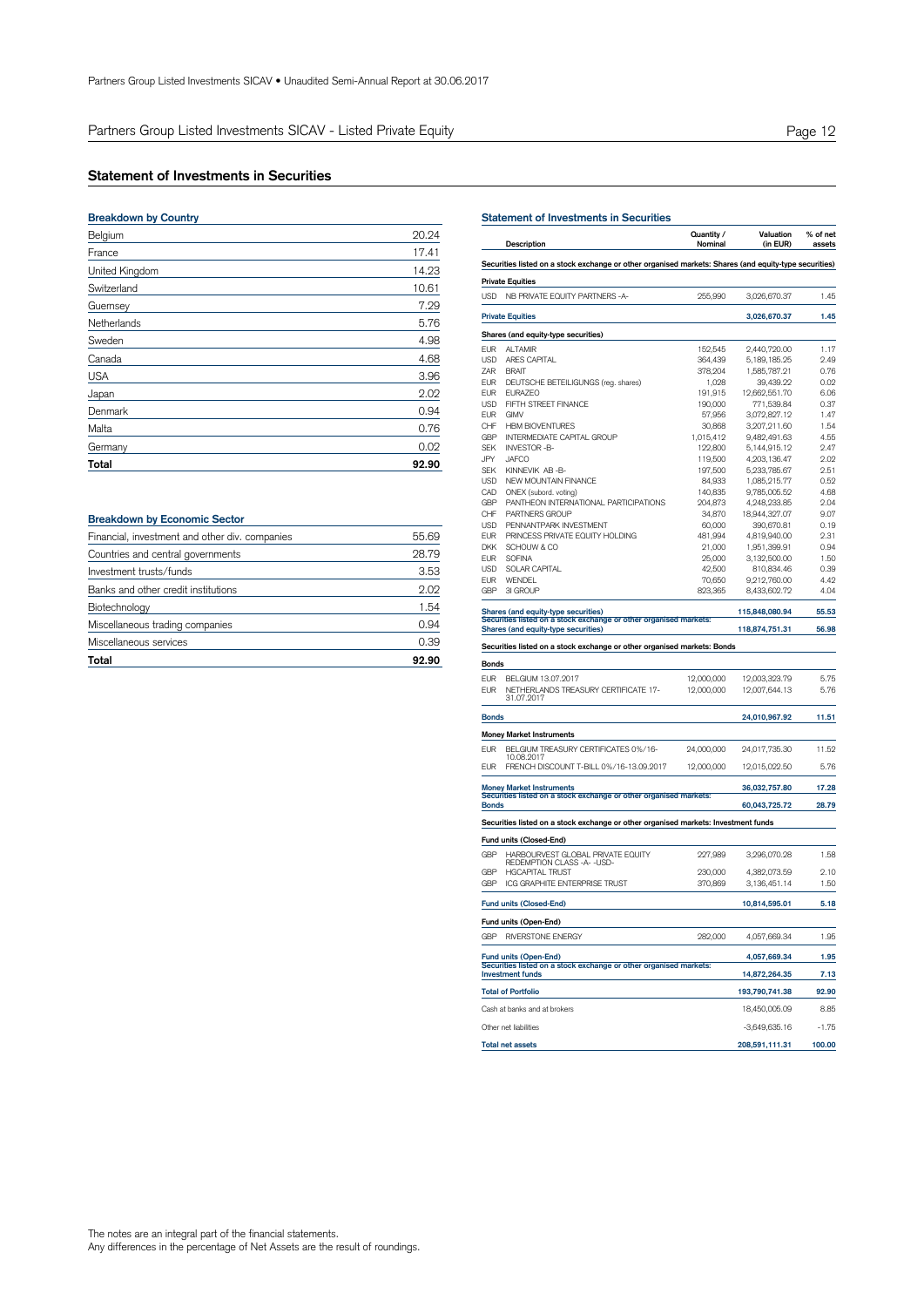Partners Group Listed Investments SICAV - Listed Infrastructure **Page 13** Page 13

## **Manager's Report, Technical Data and Notes**

## **Manager's Report**

Partners Group Listed Investments SICAV - Listed Infrastructure provides access to the infrastructure asset class. The Fund invests in listed companies that operate infrastructure facilities such as airports, toll roads, pipelines or power grids. Near-monopolistic conditions and high barriers to market entry have a positive effect on the demand for and the pricing of these companies. In addition, infrastructure companies' stable income characteristics typically lead to low volatility.

Long-term growth trends, such as the ongoing urbanisation in emerging countries and the great need for private financing for infrastructure investments in industrialised countries, are likely to continue to favour the Fund's performance.

(The information stated relates to the period under review and is not indicative of future returns.)

## **Technical Data**

|                   |            | Valoren  | <b>ISIN</b>  |       | Management Fees Total Expense Ratio |
|-------------------|------------|----------|--------------|-------|-------------------------------------|
| C -Capitalisation | CHF        | 28025018 | LU1225718664 | 1.15% | 1.39%                               |
| P -Capitalisation | <b>CHF</b> | 13664403 | LU0661297050 | 1.95% | 2.18%                               |
| C -Capitalisation | <b>EUR</b> | 28023438 | LU1225718409 | 1.15% | 1.40%                               |
| I -Capitalisation | <b>EUR</b> | 2673959  | LU0263854829 | 1.15% | 1.38%                               |
| I -Distribution   | <b>EUR</b> | 2673955  | LU0263854407 | 1.15% | 1.38%                               |
| P-Distribution    | <b>EUR</b> | 21917996 | LU0949730401 | 1.95% | 2.19%                               |
| P-Capitalisation  | <b>EUR</b> | 2673962  | LU0263855479 | 1.95% | 2.18%                               |
| l -Distribution   | <b>GBP</b> | 10137962 | LU0424512662 | 1.15% | 1.40%                               |
| I -Capitalisation | <b>JPY</b> | 28022624 | LU1225718078 | 0.70% | 0.94%                               |
| P-Distribution    | <b>SEK</b> | 28022621 | LU1225717856 | 1.50% | 1.73%                               |
| I -Distribution   | <b>USD</b> | 32284699 | LU1397126415 | 1.15% | 1.69%                               |
| I -Capitalisation | <b>USD</b> | 12894654 | LU0617149520 | 1.15% | 1.39%                               |
| P-Capitalisation  | USD        | 12894898 | LU0617149793 | 1.95% | 2.19%                               |

## **Fund Performance**

|                   |            | <b>YTD</b> | Since Inception | 2016   | 2015     | 2014   |
|-------------------|------------|------------|-----------------|--------|----------|--------|
| C -Capitalisation | <b>CHF</b> | 9.64%      | 10.09%          | 6.39%  |          |        |
| P -Capitalisation | <b>CHF</b> | 9.37%      |                 | 5.53%  | $-4.09%$ | 13.92% |
| C -Capitalisation | <b>EUR</b> | 6.28%      | 7.74%           | 8.94%  |          |        |
| I-Capitalisation  | <b>EUR</b> | 6.28%      |                 | 8.94%  | 4.36%    | 21.97% |
| I-Distribution    | <b>EUR</b> | 6.28%      |                 | 8.94%  | 4.37%    | 21.98% |
| P -Distribution   | <b>EUR</b> | 5.86%      |                 | 8.08%  | 3.53%    | 20.93% |
| P -Capitalisation | <b>EUR</b> | 5.86%      |                 | 8.07%  | 3.54%    | 20.99% |
| I-Distribution    | <b>GBP</b> | 8.92%      |                 | 26.78% | $-1.71%$ | 14.24% |
| I-Capitalisation  | <b>JPY</b> | 12.19%     | 4.07%           | 1.58%  |          |        |
| P -Distribution   | <b>SEK</b> | 7.52%      | 11.12%          | 12.87% |          |        |
| I-Distribution    | <b>USD</b> | 15.79%     | 16.26%          |        |          |        |
| I-Capitalisation  | <b>USD</b> | 15.78%     |                 | 4.70%  | $-6.37%$ | 7.71%  |
| P -Capitalisation | <b>USD</b> | 15.31%     |                 | 3.88%  | $-7.11%$ | 6.87%  |

## **Distributions**

|                |            | Ex-Date    | Amount |
|----------------|------------|------------|--------|
| I-Distribution | <b>EUR</b> | 17.02.2017 | 2.34   |
| P-Distribution | <b>EUR</b> | 17.02.2017 | 2.08   |
| I-Distribution | GRP        | 17.02.2017 | 3.29   |
| P-Distribution | SFK.       | 17.02.2017 | 2.00   |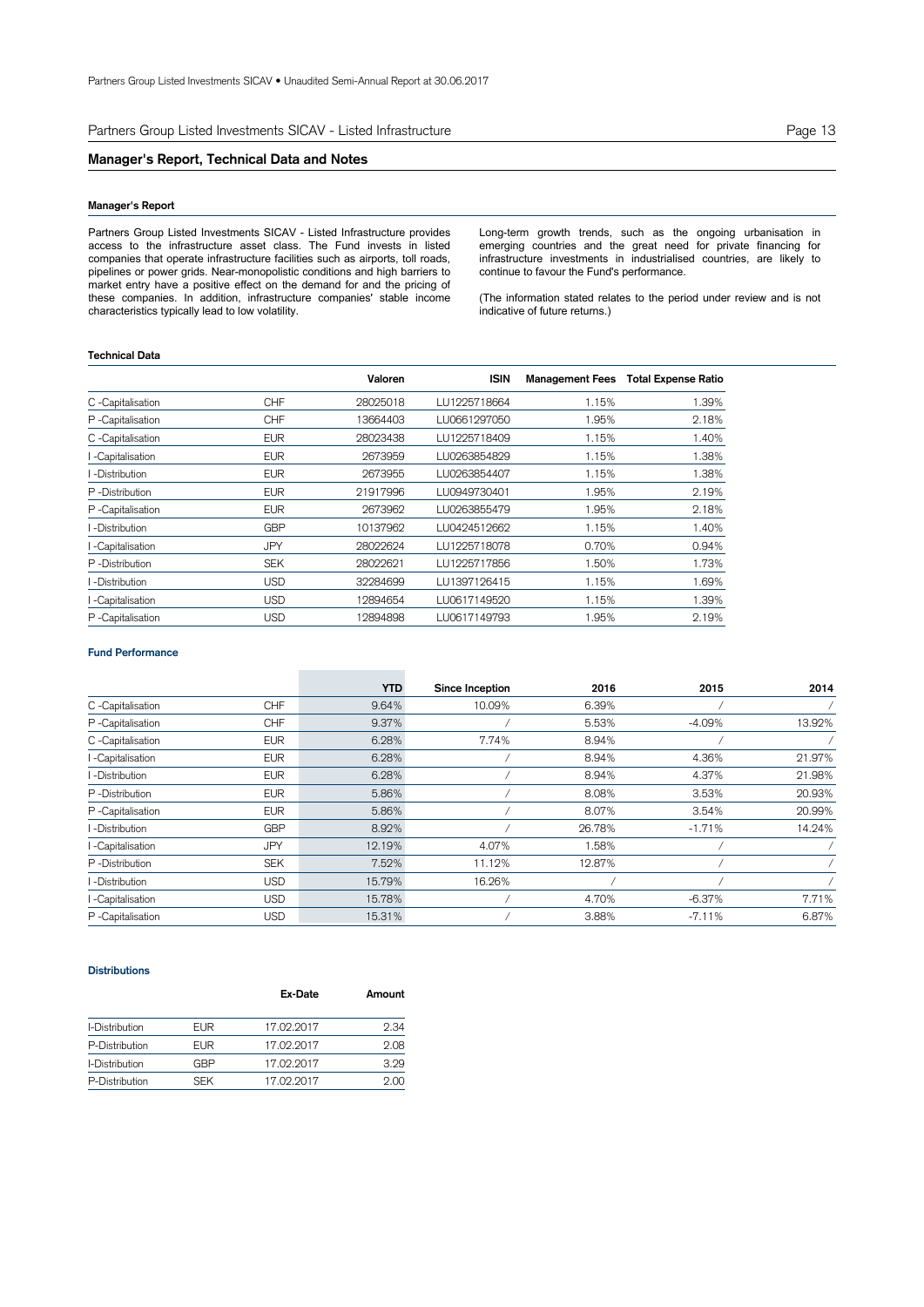Partners Group Listed Investments SICAV - Listed Infrastructure **Page 14** Page 14

## **Manager's Report, Technical Data and Notes**

## **Notes**

## **Forward foreign exchange contracts**

| Purchases                   |                                                           | <b>Sales</b> |               | Maturity   | Valuation    |
|-----------------------------|-----------------------------------------------------------|--------------|---------------|------------|--------------|
| Counterparty                |                                                           |              |               |            | (in EUR)     |
| <b>CHF</b>                  | 9,483,757                                                 | <b>USD</b>   | $-9,600,000$  | 02.08.2017 | 290,376.39   |
| CITIBANK N.A. LONDON        |                                                           |              |               |            |              |
| CHF                         | 1,854,847                                                 | <b>GBP</b>   | $-1,450,000$  | 02.08.2017 | 48,876.19    |
| CITIBANK N.A. LONDON        |                                                           |              |               |            |              |
| CHF                         | 1,870,517                                                 | <b>HKD</b>   | $-14,700,000$ | 02.08.2017 | 64,319.57    |
| CITIBANK N.A. LONDON        |                                                           |              |               |            |              |
| <b>CHF</b>                  | 9,956,863                                                 | <b>EUR</b>   | $-9,200,000$  | 02.08.2017 | $-90,002.52$ |
| CITIBANK N.A. LONDON        |                                                           |              |               |            |              |
| <b>CHF</b>                  | 3,109,240                                                 | CAD          | $-4,300,000$  | 02.08.2017 | $-49,512.27$ |
| CITIBANK N.A. LONDON        |                                                           |              |               |            |              |
| CHF                         | 918,886                                                   | <b>AUD</b>   | $-1,250,000$  | 02.08.2017 | 2,470.38     |
| CITIBANK N.A. LONDON        |                                                           |              |               |            |              |
| <b>CHF</b>                  | 326,899                                                   | <b>EUR</b>   | $-300,000$    | 02.08.2017 | $-904.70$    |
| UBS AG London/London Branch |                                                           |              |               |            |              |
| <b>CHF</b>                  | 456.987                                                   | <b>EUR</b>   | $-420,000$    | 02.08.2017 | $-1,881.04$  |
| UBS AG London/London Branch |                                                           |              |               |            |              |
| <b>CHF</b>                  | 549,912                                                   | <b>HKD</b>   | $-4,430,000$  | 02.08.2017 | 6,759.31     |
| UBS AG London/London Branch |                                                           |              |               |            |              |
|                             | Net unrealised gain on forward foreign exchange contracts |              |               |            | 270,501.31   |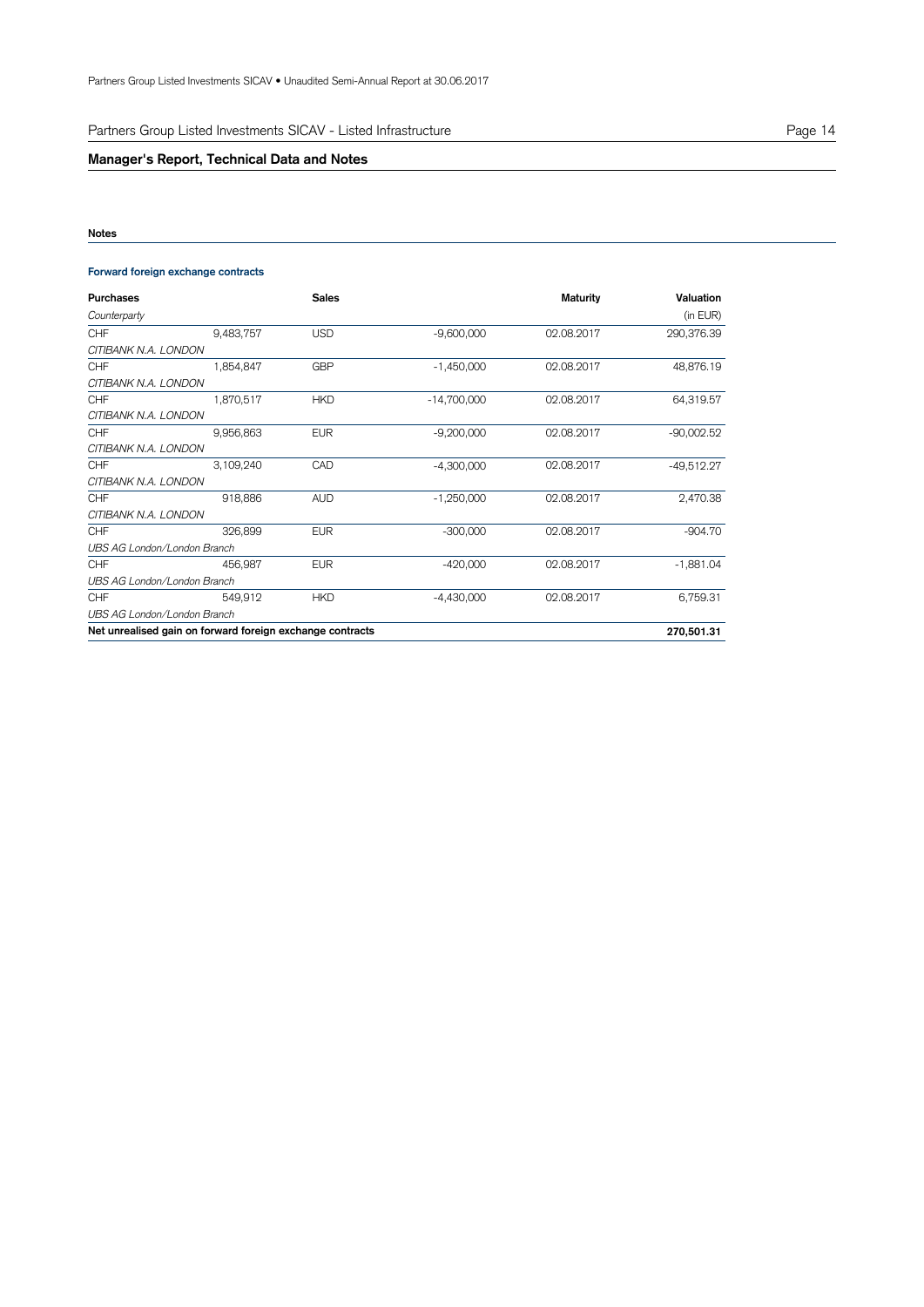## Partners Group Listed Investments SICAV - Listed Infrastructure

## **Statement of Net Assets in EUR and Fund Evolution**

|                                                           | 30.06.2017        |
|-----------------------------------------------------------|-------------------|
| Assets                                                    |                   |
| Investments in securities at market value                 | 778,272,075.65    |
| Cash at banks and at brokers                              | 18, 160, 836. 77  |
| Subscriptions receivable                                  | 820,743.56        |
| Income receivable                                         | 2,606,597.96      |
| Net unrealised gain on forward foreign exchange contracts | 270,501.31        |
|                                                           | 800, 130, 755. 25 |
|                                                           |                   |
| Liabilities                                               |                   |
| Due to banks and to brokers                               | 7,948,641.51      |
| Redemptions payable                                       | 1,729,070.67      |
| Interest payable                                          | 1,122.55          |
| Provisions for accrued expenses                           | 1,218,116.74      |
|                                                           | 10,896,951.47     |
|                                                           |                   |
| Net assets                                                | 789,233,803.78    |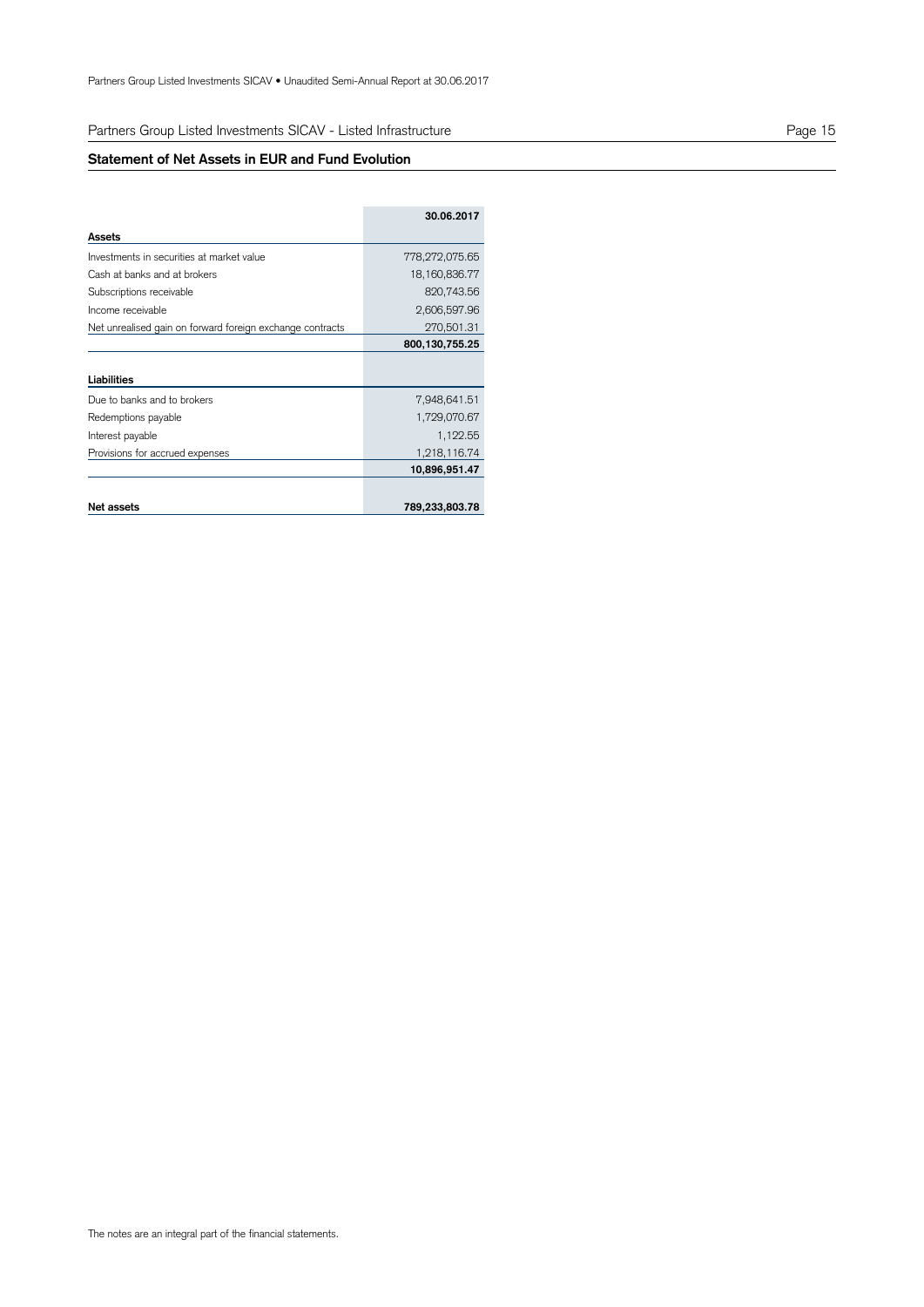## Partners Group Listed Investments SICAV - Listed Infrastructure

## **Statement of Net Assets in EUR and Fund Evolution**

| <b>Fund Evolution</b>     |            | 30.06.2017     | 31.12.2016     | 31.12.2015     |
|---------------------------|------------|----------------|----------------|----------------|
| <b>Total net assets</b>   | <b>EUR</b> | 789,233,803.78 | 673,330,507.61 | 520,391,161.81 |
| Net asset value per share |            |                |                |                |
| C -Capitalisation         | <b>CHF</b> | 110.09         | 100.41         | 94.38          |
| P-Capitalisation          | <b>CHF</b> | 147.12         | 134.52         | 127.47         |
| C -Capitalisation         | <b>EUR</b> | 107.74         | 101.37         | 93.05          |
| I-Capitalisation          | <b>EUR</b> | 217.65         | 204.79         | 187.98         |
| I -Distribution           | <b>EUR</b> | 158.08         | 151.02         | 144.21         |
| P-Distribution            | <b>EUR</b> | 134.50         | 129.08         | 123.24         |
| P-Capitalisation          | <b>EUR</b> | 199.42         | 188.38         | 174.31         |
| I-Distribution            | <b>GBP</b> | 202.47         | 189.10         | 154.57         |
| I-Capitalisation          | <b>JPY</b> | 10,407.00      | 9,276.00       | 9,132.00       |
| P-Distribution            | <b>SEK</b> | 106.40         | 100.93         | 91.57          |
| I-Distribution            | <b>USD</b> | 116.26         | 100.41         |                |
| I-Capitalisation          | <b>USD</b> | 154.60         | 133.53         | 127.53         |
| P-Capitalisation          | <b>USD</b> | 154.84         | 134.28         | 129.26         |

| Number of shares outstanding |            | at the end<br>of the period | at the beginning<br>of the period | Number of shares<br>issued | Number of shares<br>redeemed |
|------------------------------|------------|-----------------------------|-----------------------------------|----------------------------|------------------------------|
| C -Capitalisation            | <b>CHF</b> | 159,475.296                 | 155,941.158                       | 41,121.088                 | 37,586.950                   |
| P -Capitalisation            | <b>CHF</b> | 122,435.953                 | 125, 163.522                      | 33,955.307                 | 36,682.876                   |
| C -Capitalisation            | <b>EUR</b> | 153,534.412                 | 134,358.851                       | 40,476.557                 | 21,300.996                   |
| -Capitalisation              | <b>EUR</b> | 934, 176. 401               | 1,095,831.204                     | 37,619.197                 | 199,274.000                  |
| -Distribution                | <b>EUR</b> | 1,021,360.442               | 541,663.626                       | 561,832.748                | 82,135.932                   |
| P -Distribution              | <b>EUR</b> | 471,116.334                 | 339,656.972                       | 183,123.825                | 51,664.463                   |
| P-Capitalisation             | <b>EUR</b> | 900,510.183                 | 785,981.277                       | 221,168.913                | 106,640.007                  |
| l -Distribution              | <b>GBP</b> | 54,396.302                  | 54,133.402                        | 18,849.772                 | 18,586.872                   |
| -Capitalisation              | <b>JPY</b> | 187,458.635                 | 344,719.881                       | 8,764.473                  | 166,025.719                  |
| P-Distribution               | <b>SEK</b> | 10,000.000                  | 10,000.000                        | 0.000                      | 0.000                        |
| -Distribution                | <b>USD</b> | 522.120                     | 100.000                           | 17,306.880                 | 16,884.760                   |
| -Capitalisation              | <b>USD</b> | 342,999.124                 | 311,365.354                       | 84,036.135                 | 52,402.365                   |
| P -Capitalisation            | <b>USD</b> | 429,297.061                 | 417,649.072                       | 126,714.077                | 115,066.088                  |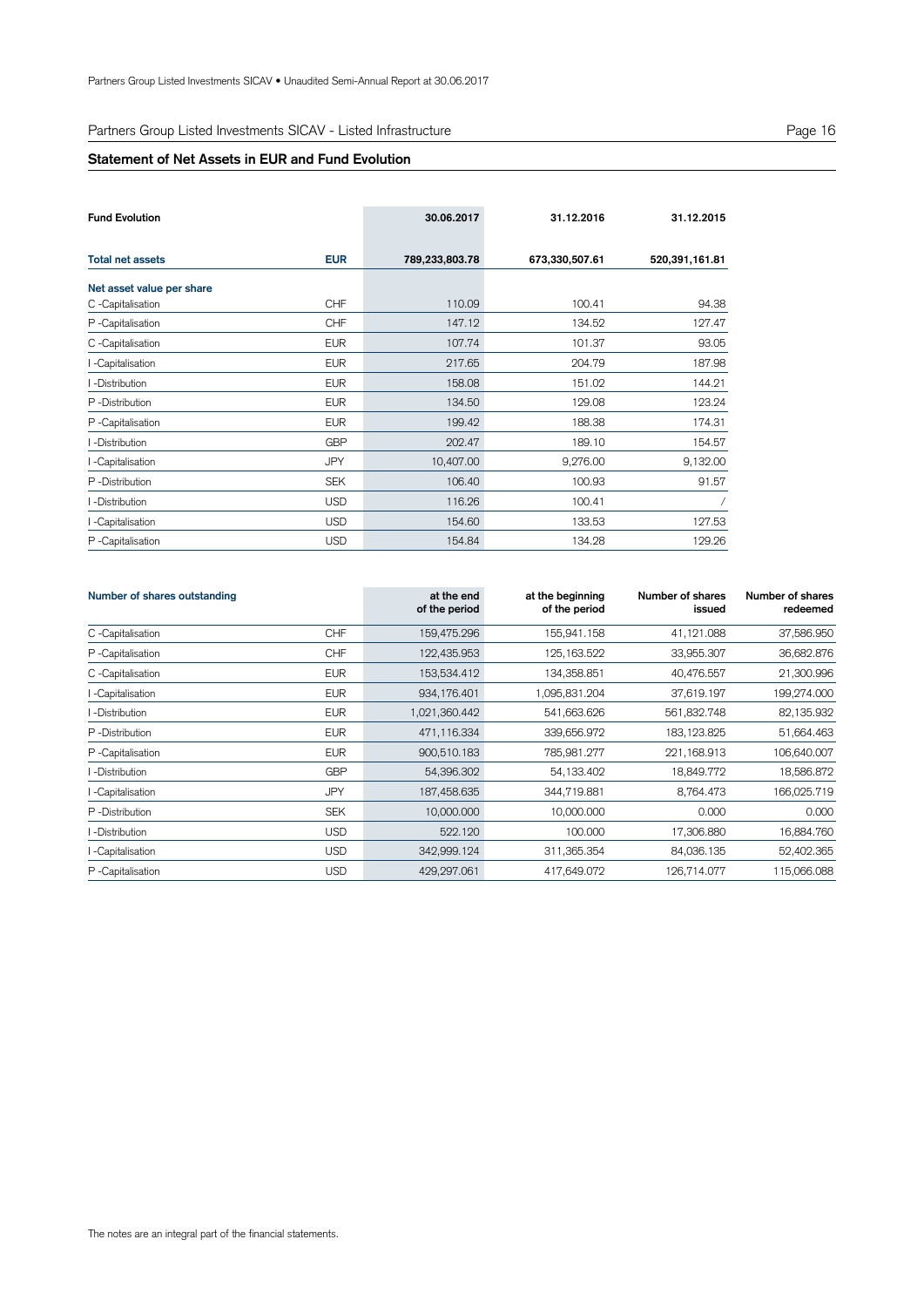Partners Group Listed Investments SICAV - Listed Infrastructure

## **Statement of Operations / Changes in Net Assets in EUR**

|                                                                                            | For the period from<br>01.01.2017 to<br>30.06.2017 |
|--------------------------------------------------------------------------------------------|----------------------------------------------------|
| Net assets at the beginning of the period                                                  | 673,330,507.61                                     |
| Income                                                                                     |                                                    |
| Dividends (net)                                                                            | 14,511,039.98                                      |
| <b>Bank interest</b>                                                                       | 11,175.73                                          |
|                                                                                            | 14,522,215.71                                      |
| <b>Expenses</b>                                                                            |                                                    |
| Management fees                                                                            | 5,687,187.31                                       |
| Custodian and safe custody fees                                                            | 128,378.72                                         |
| Administration expenses                                                                    | 112,104.25                                         |
| Printing and publication expenses                                                          | 12,873.36                                          |
| Interest and bank charges                                                                  | 17,572.66                                          |
| Audit, control, legal, representative bank and other expenses                              | 255,603.78                                         |
| "Taxe d'abonnement"                                                                        | 192,139.73<br>6,405,859.81                         |
|                                                                                            |                                                    |
| Net income (loss)                                                                          | 8,116,355.90                                       |
| Realised gain (loss)                                                                       |                                                    |
| Net realised gain (loss) on sales of investments                                           | 24,746,086.59                                      |
| Net realised gain (loss) on forward foreign exchange contracts                             | -178,816.52                                        |
| Net realised gain (loss) on foreign exchange                                               | -458,478.96                                        |
|                                                                                            | 24,108,791.11                                      |
| Net realised gain (loss)                                                                   | 32,225,147.01                                      |
| Change in net unrealised appreciation (depreciation)                                       |                                                    |
| Change in net unrealised appreciation (depreciation) on investments                        | 10,753,718.70                                      |
| Change in net unrealised appreciation (depreciation) on forward foreign exchange contracts | 649,950.72                                         |
|                                                                                            | 11,403,669.42                                      |
| Net increase (decrease) in net assets as a result of operations                            | 43,628,816.43                                      |
|                                                                                            |                                                    |
| Subscriptions / Redemptions                                                                |                                                    |
| Subscriptions                                                                              | 210,991,725.64                                     |
| Redemptions                                                                                | -136,319,288.13                                    |
|                                                                                            | 74,672,437.51                                      |
| <b>Distribution</b>                                                                        | $-2,397,957.77$                                    |
| Net assets at the end of the period                                                        | 789,233,803.78                                     |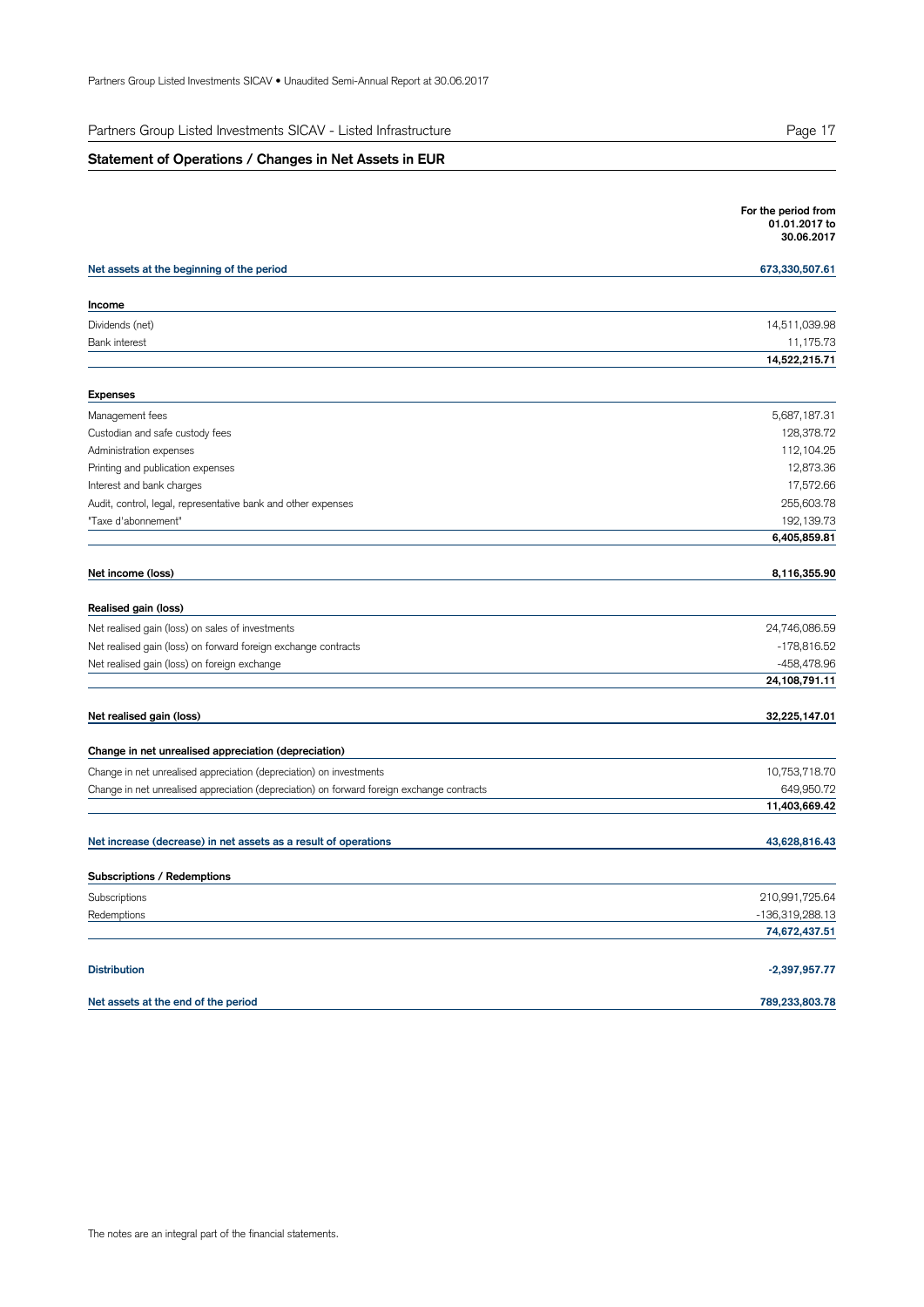## **Statement of Investments in Securities**

| <b>Breakdown by Country</b> |       |
|-----------------------------|-------|
| <b>USA</b>                  | 25.96 |
| Canada                      | 11.01 |
| France                      | 10.90 |
| Spain                       | 10.05 |
| Italy                       | 7.49  |
| Bermuda                     | 7.03  |
| Australia                   | 4.98  |
| Switzerland                 | 3.88  |
| United Kingdom              | 2.69  |
| Luxembourg                  | 2.47  |
| People's Republic of China  | 2.41  |
| Hong Kong                   | 2.34  |
| Japan                       | 2.09  |
| Guernsey                    | 1.94  |
| Germany                     | 1.79  |
| Brazil                      | 1.55  |
| Singapore                   | 0.03  |
| Total                       | 98.61 |
|                             |       |

## **Breakdown by Economic Sector**

| Total                                           | 98.61 |
|-------------------------------------------------|-------|
| Mechanical engineering and industrial equipment | 2.59  |
| Telecommunication                               | 3.43  |
| Environmental services and recycling            | 3.81  |
| Investment trusts/funds                         | 4.41  |
| Real estate                                     | 5.48  |
| Building materials and building industry        | 6.54  |
| Financial, investment and other div. companies  | 8.34  |
| Petroleum                                       | 12.78 |
| Energy and water supply                         | 22.62 |
| Traffic and transportation                      | 28.61 |

#### **Statement of Investments in Securities Description Quantity / Nominal Valuation % of net (in EUR) assets Securities listed on a stock exchange or other organised markets: Shares (and equity-type securities) Shares (and equity-type securities)** eur Abertis Infraestructuras 57,886 939,779.21 0.12<br>
EUR AFNA 119.500 20.231.350.00 2.56 EUR AENA 119,500 20,231,350.00 2.56 USD AMERICAN TOWER<br>
USD AMERICAN WATER WORKS<br>
USD AMERICAN WATER WORKS<br>
1416,800 28,488,233.49 3.61 USD AMERICAN WATER WORKS 416,800 28,488,233.49 3.61 AUD APA GROUP<br>
AUD APA GROUP 2,527,553 15,576,385.09 1.97<br>
FIIR ATLANTIA 2011 2.931.495 20.421.517.20 2.59 EUR ATLANTIA 831,495 20,421,517.20 2.59 USD ATMOS ENERGY 324,500 23,500,087.52 2.98<br>
HED BELING CARITAL INTERNATIONAL AIRPORT H 9.050,000 11.409.061.09 1.45 HKD BEIJING CAPITAL INTERNATIONAL AIRPORT -H- 9,250,000 11,409,061.09 1.45 HKD BELING ENTERPRISES WATER GROUP 12,200,000 8,289,874.25 1.05<br>HKD BELING ENTERPRISES WATER GROUP 12,200,000 8,289,874.25 1.05<br>LISD BROOKFIFI DINFRASTRUCTURE 553.013 19.833.258.43 2.51 BROOKFIELD INFRASTRUCTURE 553,013 19,833,258.43<br>CANADIAN NATIONAL RAILWAY 280,000 19.893.545.34 CAD CANADIAN NATIONAL RAILWAY 280,000 19,893,545.34 2.52 CELLNEX TELECOM HKD CHINA MERCHANTS PORT HOLDINGS 7,620,000 18,498,152.69 2.34 CHINA RESOURCES GAS GROUP BRL CIA DE CONCESSOES RODOVIARIAS 2,800,000 12,270,427.47 1.55 HKD CK INFRASTRUCTURE HOLDINGS LTD 2,068,225 15,213,078.65 1.93 USD CROWN CASTLE REIT 314,500 27,531,995.80 3.49 JPY EAST JAPAN RAILWAY 197,900 16,528,719.76 2.09 CAD ENBRIDGE 826,200 28,890,836.81 3.66 EUR EUTELSAT COMMUNINICATIONS 781,000 17,666,220.00 2.24 USD EVERSOURCE ENERGY 291,000 15,458,539.36 1.96 EUR FERROVIAL 1,476,273 28,588,026.65 3.62 CHF FLUGHAFEN ZUERICH 142,820 30,566,497.46 3.88 EUR FRAPORT 184,000 14,092,560.00 1.79<br>
FUR GROUPE FUROTUNNEL (regroupement) 906.467 8.455.504.18 1.079 EUR GROUPE EUROTUNNEL (regroupement) 906,467 8,455,524.18 1.07<br>
GBP HICL INFRASTRUCTURE 8,327,272 15,278,268.49 1.94 GBP HICL INFRASTRUCTURE 1.93-2 PHOLINE 1.94 CAD HYDRO ONE 2.194 CAD HYDRO ONE 2.194 CAD HYDRO ONE 2.194 CAD HYDRO ONE 2.194 CAD HYDRO ONE 2.194 CAD HYDRO ONE 2.194 CAD HYDRO ONE 2.194 CAD HYDRO ONE 2.194 CAD HYDRO ONE 2.19 CAD HYDRO ONE 1.41<br>
CAD HYDRO ONE 1.41<br>  $4,399,200$  19,215,705.60 2.43 EUR ITALGAS <br>
EUR ITALGAS <br>
USD KINDER MORGAN 
<br>
GBP NATIONAL GRID PLC <br>  $1,769,000$  29,476,882.69 3.73<br>  $1,215,705.60$  3.73<br>  $1,266,509$  13,677,746.84 1.73 USD KINDER MORGAN 1,769,000 29,476,882.69 2.13<br>
GBP NATIONAL GRID PLC 1,256,509 13,677,746.84 1.73 GBP NATIONAL GRID PLC (1,256,509 13,677,746.84 1.73<br>GBP PENNON GROUP (1,256,509 13,677,746.84 1.73<br>EUR RED ELECTRICA CORPORACION (1,109,000 20,222,615.00 2.56 GBP PENNON GROUP 790,000 7,588,636.75 0.96 EUR RED ELECTRICA CORPORACION 1,109,000 20,222,615.00 2.56 USD REPUBLIC SERVICES 543,500 30,075,268.02 3.81 USD SEMPRA ENERGY 78,300 7,742,630.73 0.98 SHENZHEN EXPRESSWAY EUR SNAM 1,996,000 7,756,456.00 0.98<br>
HKD SOUND GLOBAL 1,475,828 246,568.45 0.03 HKD SOUND GLOBAL 1,475,828 246,568.45 0.03 AUD SPARK INFRASTRUCTURE GROUP 4,750,000 8,363,575.27 1.06 EUR TERNA 2,485,000 11,788,840.00 1.49<br>
CAD TRANSCANADA 2,485,000 11,788,840.00 1.49<br>
CAD TRANSCANADA 646,700 26.971.250.51 3.42 CAD TRANSCANADA 646,700 26,971,250.51 3.42 AUD TRANSURBAN GROUP 1,933,139 15,394,957.76 1.95<br>1,939,139 15,394,957.76 1.95<br>1,938,4603,33 2.46 USD UNION PACIFIC<br>
EUR VEOLIA ENVIRONNEMENT<br>
2.98 2.999 2.547,176.42 2.98 EUR VEOLIA ENVIRONNEMENT 1,266,999 23,547,176.42 2.98<br>EUR VEOLIA ENVIRONNEMENT 1,266,999 23,547,176.42 2.98<br>FIJR VINCI EUR VINCI 1851 1862 1872 1884,900 36,314,161.00 4.61<br>
USD WILLIAMS COMPANIES 286,000 7,458,801.91 0.95 **WILLIAMS COMPANIES** Shares (and equity-type securities) 758,780,848.91 96.14<br>Securities listed on a stock exchange or other organised markets: **Shares (and equity-type securities) 758,780,848.91 96.14 Securities listed on a stock exchange or other organised markets: Investment funds Fund units (Closed-End)** GBP BILFINGER BERGER GLOBAL INFRASTRUCTURE 11,838,143 19,491,226.74 2.47 **Securities listed on a stock exchange or other organised markets: Fund units (Closed-End) 19,491,226.74 2.47 Investment funds 19,491,226.74 2.47 Total of Portfolio 778,272,075.65 98.61** Cash at banks and at brokers 18,160,836.77 2.30 Due to banks and to brokers -7,948,641.51 -1.01

Other net assets 749,532.87 0.10 **Total net assets 789,233,803.78 100.00**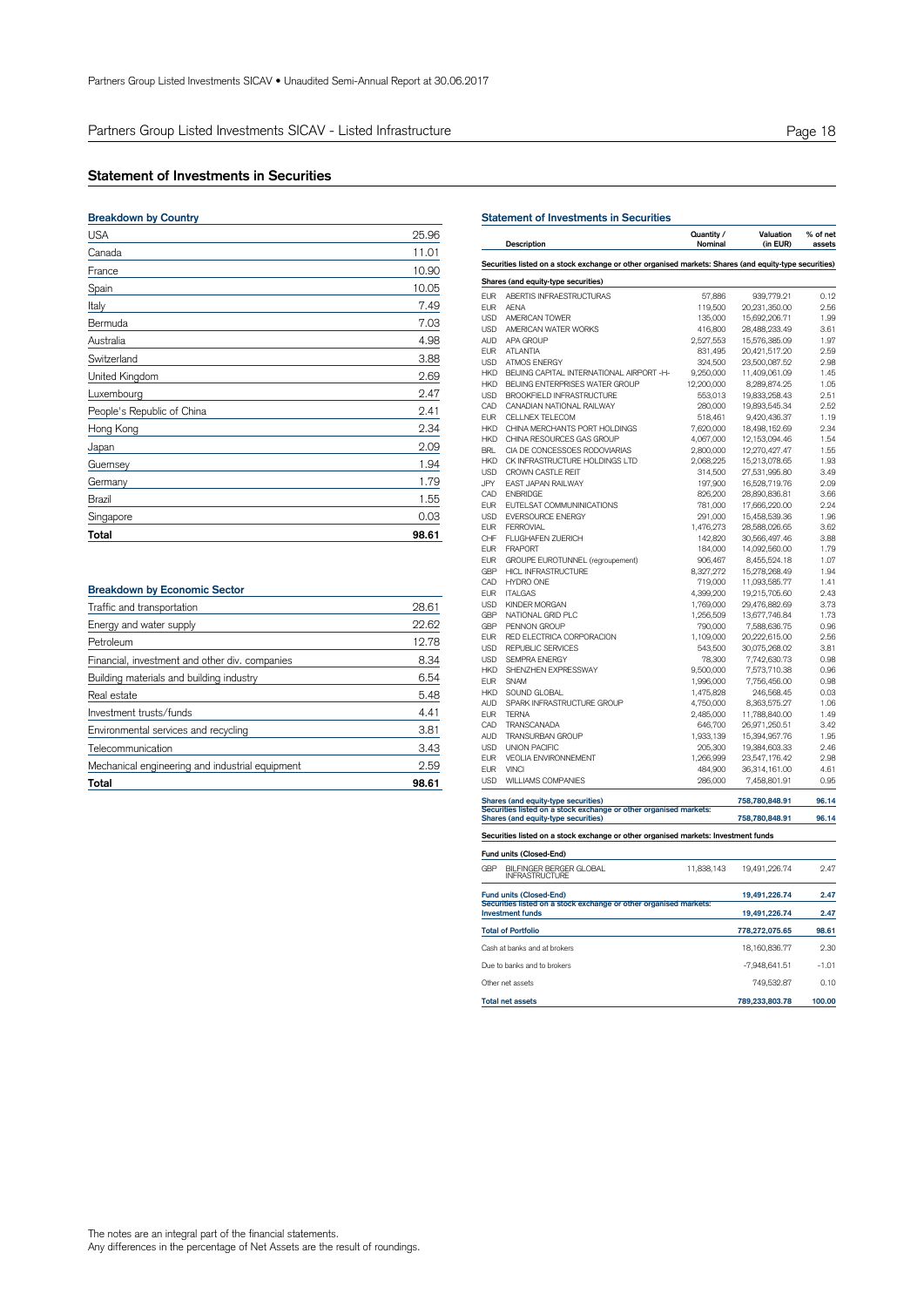Partners Group Listed Investments SICAV - Listed Income **Page 19** Page 19

## **Manager's Report, Technical Data and Notes**

## **Manager's Report**

Partners Group Listed Investments SICAV - Listed Income contains highdividend stocks from the asset classes infrastructure, real estate and private debt that have sustainable and above-average dividends. The investment objective of this strategy is to give investors access to attractive dividend yields from companies that are not usually included in typical dividend funds.

In addition to a target dividend yield of around 6-7%, due to the typically lower correlation of the individual investment segments with each other, the diversification of the portfolio should also result in a positive effect with respect to the broader equity markets.

(The information stated relates to the period under review and is not indicative of future returns.)

## **Technical Data**

|                  |            | Valoren  | <b>ISIN</b>  | <b>Management Fees</b> | Total Expense Ratio |
|------------------|------------|----------|--------------|------------------------|---------------------|
| P-Capitalisation | CHF        | 23191783 | LU1008806280 | .95%                   | 2.66%               |
| I -Distribution  | EUR        | 21652223 | LU0941493123 | .15%                   | .85%                |
| P-Distribution   | <b>EUR</b> | 21652224 | LU0941494444 | .95%                   | 2.64%               |
| l -Distribution. | GBP        | 21652226 | LU0941497546 | .15%                   | .85%                |

## **Fund Performance**

|                  |            | <b>YTD</b> | Since Inception | 2016   | 2015     | 2014   |
|------------------|------------|------------|-----------------|--------|----------|--------|
| P-Capitalisation | CHF        | 6.57%      | 19.07%          | 7.95%  | $-2.24%$ |        |
| I -Distribution  | <b>EUR</b> | 6.92%      |                 | 9.76%  | 2.09%    | 10.52% |
| P -Distribution  | <b>EUR</b> | 6.50%      |                 | 8.89%  | $1.29\%$ | 9.54%  |
| I -Distribution  | GBP        | 8.27%      |                 | 18.23% | $-3.26%$ | 3.45%  |

## **Distributions**

|                |            | Ex-Date    | Amount |
|----------------|------------|------------|--------|
| I-Distribution | <b>EUR</b> | 17.02.2017 | 3.15   |
| P-Distribution | <b>EUR</b> | 17.02.2017 | 3.15   |
| I-Distribution | GBP        | 17.02.2017 | 3.00   |

## **Notes**

## **Forward foreign exchange contracts**

| <b>Purchases</b>            |           | <b>Sales</b> |              | <b>Maturity</b> | Valuation    |
|-----------------------------|-----------|--------------|--------------|-----------------|--------------|
| Counterparty                |           |              |              |                 | (in EUR)     |
| <b>GBP</b>                  | 22,001    | <b>EUR</b>   | $-26,000$    | 02.08.2017      | $-990.92$    |
| CITIBANK N.A. LONDON        |           |              |              |                 |              |
| <b>CHF</b>                  | 9,848,900 | <b>EUR</b>   | $-9,100,000$ | 02.08.2017      | $-88,782.78$ |
| CITIBANK N.A. LONDON        |           |              |              |                 |              |
| <b>EUR</b>                  | 1.347.191 | CAD          | $-2,000,000$ | 21.09.2017      | 3,684.31     |
| UBS AG London/London Branch |           |              |              |                 |              |
| <b>EUR</b>                  | 368,546   | <b>CHF</b>   | $-400,000$   | 21.09.2017      | 2,353.38     |
| CITIBANK N.A. LONDON        |           |              |              |                 |              |
| <b>EUR</b>                  | 7,674,131 | <b>USD</b>   | $-8,600,000$ | 21.09.2017      | 181,280.50   |
| UBS AG London/London Branch |           |              |              |                 |              |
| <b>EUR</b>                  | 609,508   | <b>AUD</b>   | $-900,000$   | 21.09.2017      | 8,011.26     |
| UBS AG London/London Branch |           |              |              |                 |              |
| <b>EUR</b>                  | 2.945.255 | <b>GBP</b>   | $-2,600,000$ | 21.09.2017      | $-6.840.94$  |
| UBS AG London/London Branch |           |              |              |                 |              |
| <b>EUR</b>                  | 6,650,000 | <b>CHF</b>   | $-7,223,283$ | 02.08.2017      | 41,067.18    |
| CITIBANK N.A. LONDON        |           |              |              |                 |              |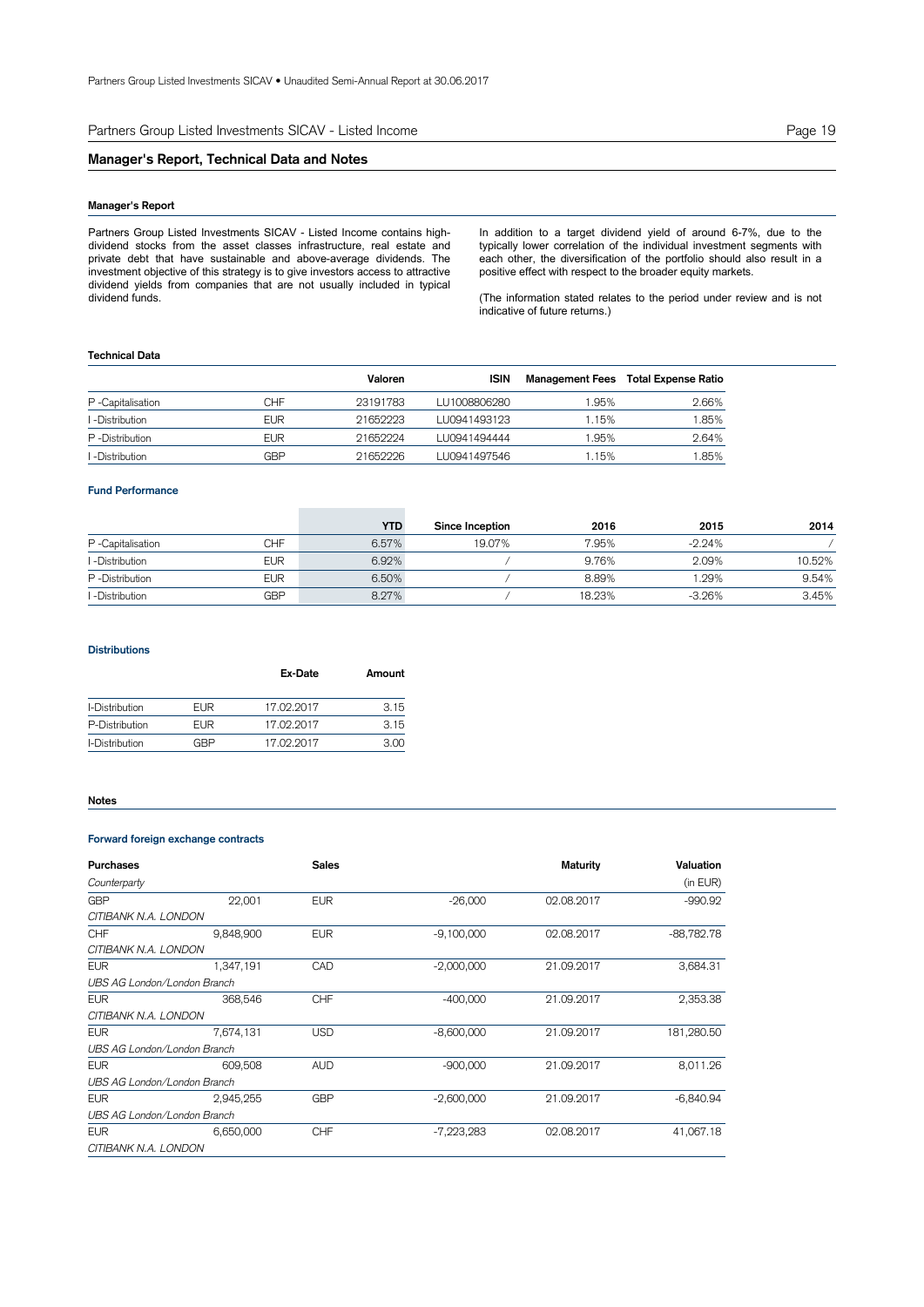## **Manager's Report, Technical Data and Notes**

## **Forward foreign exchange contracts**

| Purchases                   |                                                           | Sales      |            | Maturity   | Valuation  |
|-----------------------------|-----------------------------------------------------------|------------|------------|------------|------------|
| Counterparty                |                                                           |            |            |            | (in EUR)   |
| <b>GBP</b>                  | 300,000                                                   | <b>EUR</b> | $-340.590$ | 21.09.2017 | 35.19      |
| UBS AG London/London Branch |                                                           |            |            |            |            |
|                             | Net unrealised gain on forward foreign exchange contracts |            |            |            | 139.817.18 |

## **Swap contracts**

| <b>Type</b>  |            | Payable                                                                                                        | <b>Maturity</b> | Receivable                                                     | Valuation    |
|--------------|------------|----------------------------------------------------------------------------------------------------------------|-----------------|----------------------------------------------------------------|--------------|
| Counterparty |            | Nominal                                                                                                        |                 | Nominal                                                        | (in EUR)     |
| TRS          | <b>USD</b> | 372,302 Neg. Perf. APO US +<br><b>ICE LIBOR USD 1</b><br>Month $+140$ Bps<br>UBS LTD - London - United Kingdom | 18.12.2017      | Pos. Perf. APO US -<br>(ICE LIBOR USD 1<br>Month $+$ 140 Bps)  | $-23,648.13$ |
| <b>TRS</b>   | <b>USD</b> | 714,375 Neg. Perf. CG US +<br><b>ICE LIBOR USD 1</b><br>Month $+140$ Bps                                       | 18.12.2017      | Pos. Perf. CG US -<br>(ICE LIBOR USD 1<br>Month $+$ 140 Bps)   | 34,511.07    |
|              |            | UBS LTD - London - United Kingdom                                                                              |                 |                                                                |              |
| <b>TRS</b>   | <b>USD</b> | 420,026 Neg. Perf. FSC US +<br><b>ICE LIBOR USD 1</b><br>Month $+140$ Bps                                      | 18.12.2017      | Pos. Perf. FSC US -<br>(ICE LIBOR USD 1<br>Month $+$ 140 Bps)  | 61,742.72    |
|              |            | UBS LTD - London - United Kingdom                                                                              |                 |                                                                |              |
| <b>TRS</b>   | <b>USD</b> | 688,695 Neg. Perf. PNNT US<br>+ ICE LIBOR USD 1<br>Month $+140$ Bps                                            | 18.12.2017      | Pos. Perf. PNNT US -<br>(ICE LIBOR USD 1<br>Month $+$ 140 Bps) | 6,898.53     |
|              |            | UBS LTD - London - United Kingdom                                                                              |                 |                                                                |              |
| <b>TRS</b>   | <b>USD</b> | 1,444,310 Neg. Perf. SLRC US +<br><b>ICE LIBOR USD 1</b><br>Month $+140$ Bps                                   | 18.12.2017      | Pos. Perf. SLRC US -<br>(ICE LIBOR USD 1<br>Month $+$ 140 Bps) | $-9,648.00$  |
|              |            | UBS LTD - London - United Kingdom                                                                              |                 |                                                                |              |
|              |            | Net unrealised gain on swap contracts                                                                          |                 |                                                                | 69,856.19    |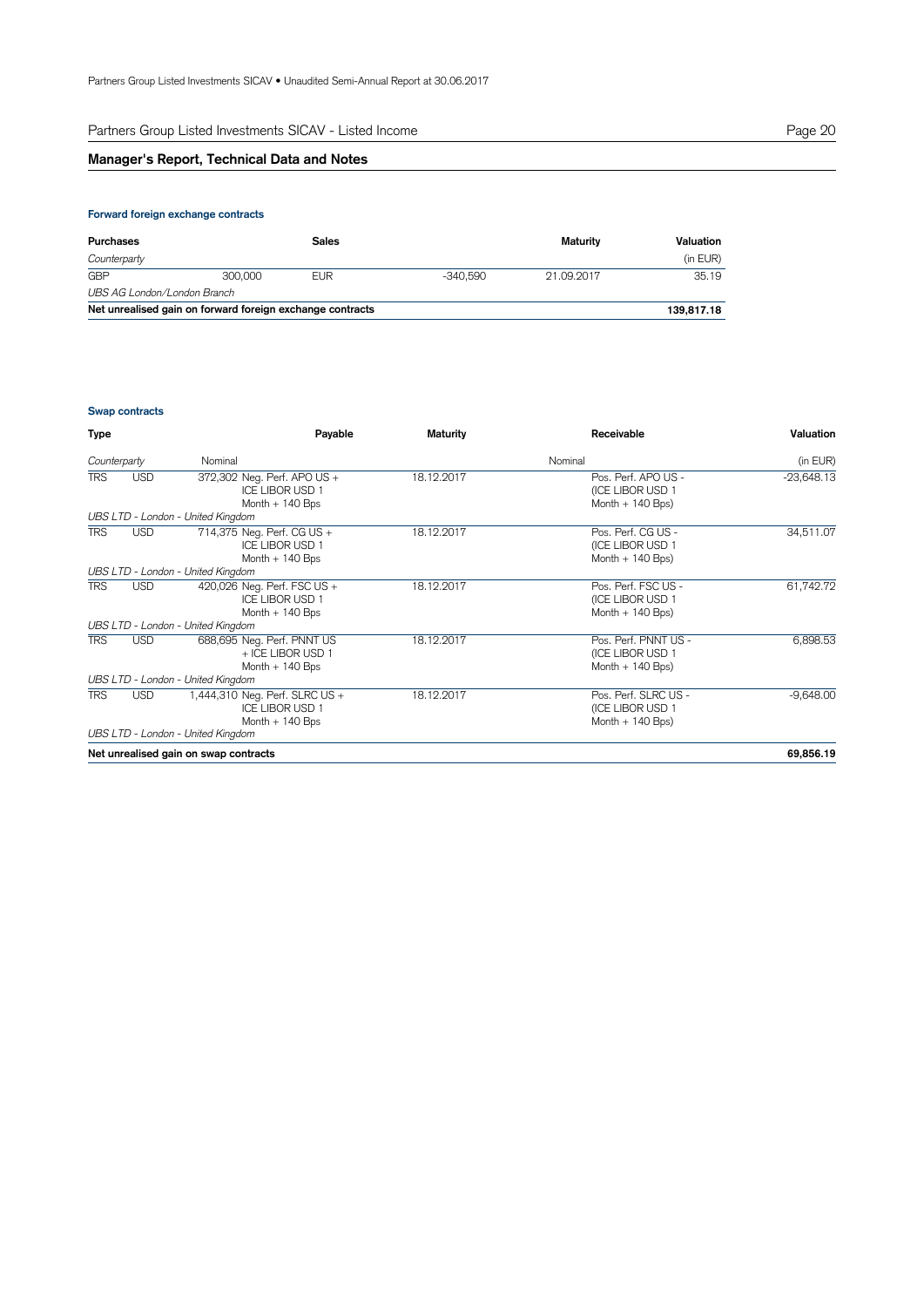## **Statement of Net Assets in EUR and Fund Evolution**

|                                                           | 30.06.2017    |
|-----------------------------------------------------------|---------------|
| Assets                                                    |               |
| Investments in securities at market value                 | 28,857,301.78 |
| Cash at banks and at brokers                              | 1,327,227.63  |
| Income receivable                                         | 90,608.81     |
| Net unrealised gain on swaps contracts                    | 69,856.19     |
| Net unrealised gain on forward foreign exchange contracts | 139,817.18    |
|                                                           | 30,484,811.59 |
|                                                           |               |
| Liabilities                                               |               |
| Redemptions payable                                       | 16,807.22     |
| Provisions for accrued expenses                           | 73,324.37     |
|                                                           | 90,131.59     |
|                                                           |               |
| Net assets                                                | 30,394,680.00 |

| <b>Fund Evolution</b>     |            | 30.06.2017    | 31.12.2016    | 31.12.2015    |
|---------------------------|------------|---------------|---------------|---------------|
| <b>Total net assets</b>   | <b>EUR</b> | 30,394,680.00 | 37,305,151.85 | 42,573,638.10 |
| Net asset value per share |            |               |               |               |
| P-Capitalisation          | <b>CHF</b> | 119.07        | 111.73        | 103.50        |
| I -Distribution           | <b>EUR</b> | 109.55        | 105.53        | 102.33        |
| P -Distribution           | <b>EUR</b> | 108.74        | 105.18        | 102.84        |
| l -Distribution           | <b>GBP</b> | 103.71        | 98.71         | 88.98         |

| Number of shares outstanding |            | at the end<br>of the period | at the beginning<br>of the period | Number of shares<br>issued | Number of shares<br>redeemed |
|------------------------------|------------|-----------------------------|-----------------------------------|----------------------------|------------------------------|
| P -Capitalisation            | CHF        | 29,543.349                  | 113.078.421                       | 10.328.190                 | 93.863.262                   |
| -Distribution                | <b>EUR</b> | 209.912.124                 | 212.325.811                       | 8.352.313                  | 10.766.000                   |
| P -Distribution              | <b>EUR</b> | 38,139.915                  | 29.344.601                        | 12,936.038                 | 4.140.724                    |
| -Distribution                | <b>GBP</b> | 297.379                     | 395.369                           | 0.000                      | 97.990                       |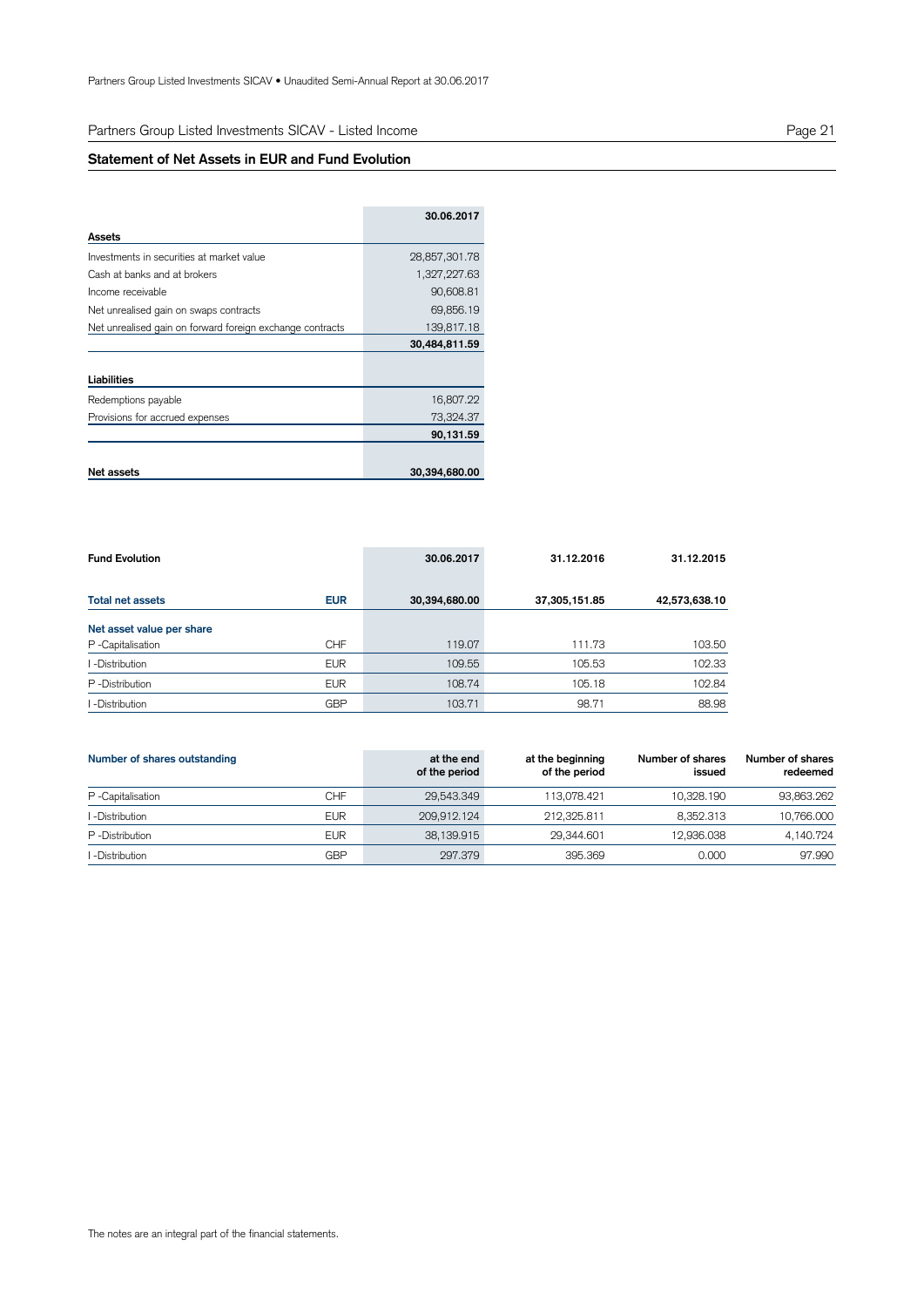| Partners Group Listed Investments SICAV - Listed Income |  |
|---------------------------------------------------------|--|
|---------------------------------------------------------|--|

## **Statement of Operations / Changes in Net Assets in EUR**

|                                                                                            | For the period from<br>01.01.2017 to<br>30.06.2017 |
|--------------------------------------------------------------------------------------------|----------------------------------------------------|
| Net assets at the beginning of the period                                                  | 37,305,151.85                                      |
| Income                                                                                     |                                                    |
| Interest on investments in securities (net)                                                | 22,724.14                                          |
| Dividends (net)                                                                            | 881,395.86                                         |
| <b>Bank interest</b>                                                                       | 1,290.84                                           |
|                                                                                            | 905,410.84                                         |
| <b>Expenses</b>                                                                            |                                                    |
| Management fees                                                                            | 296,974.10                                         |
| Custodian and safe custody fees                                                            | 17,235.00                                          |
| Administration expenses                                                                    | 18,500.11                                          |
| Printing and publication expenses                                                          | 1,730.69                                           |
| Interest and bank charges                                                                  | 2,288.40                                           |
| Audit, control, legal, representative bank and other expenses                              | 61,856.33                                          |
| "Taxe d'abonnement"                                                                        | 8,456.03                                           |
|                                                                                            | 407,040.66                                         |
| Net income (loss)                                                                          | 498,370.18                                         |
| Realised gain (loss)                                                                       |                                                    |
| Net realised gain (loss) on sales of investments                                           | 1,628,426.85                                       |
| Net realised gain (loss) on swap contracts                                                 | 357,932.02                                         |
| Net realised gain (loss) on forward foreign exchange contracts                             | $-194,640.45$                                      |
| Net realised gain (loss) on foreign exchange                                               | $-92,873.92$                                       |
|                                                                                            | 1,698,844.50                                       |
| Net realised gain (loss)                                                                   | 2,197,214.68                                       |
| Change in net unrealised appreciation (depreciation)                                       |                                                    |
| Change in net unrealised appreciation (depreciation) on investments                        | -598,365.86                                        |
| Change in net unrealised appreciation (depreciation) on swap contracts                     | 101,677.37                                         |
| Change in net unrealised appreciation (depreciation) on forward foreign exchange contracts | 888,545.50                                         |
|                                                                                            | 391,857.01                                         |
|                                                                                            |                                                    |
| Net increase (decrease) in net assets as a result of operations                            | 2,589,071.69                                       |
| Subscriptions / Redemptions                                                                |                                                    |
| Subscriptions                                                                              | 3,386,071.04                                       |
| Redemptions                                                                                | -12,116,657.82                                     |
|                                                                                            | $-8,730,586.78$                                    |
| <b>Distribution</b>                                                                        | $-768,956.76$                                      |
| Net assets at the end of the period                                                        | 30,394,680.00                                      |
|                                                                                            |                                                    |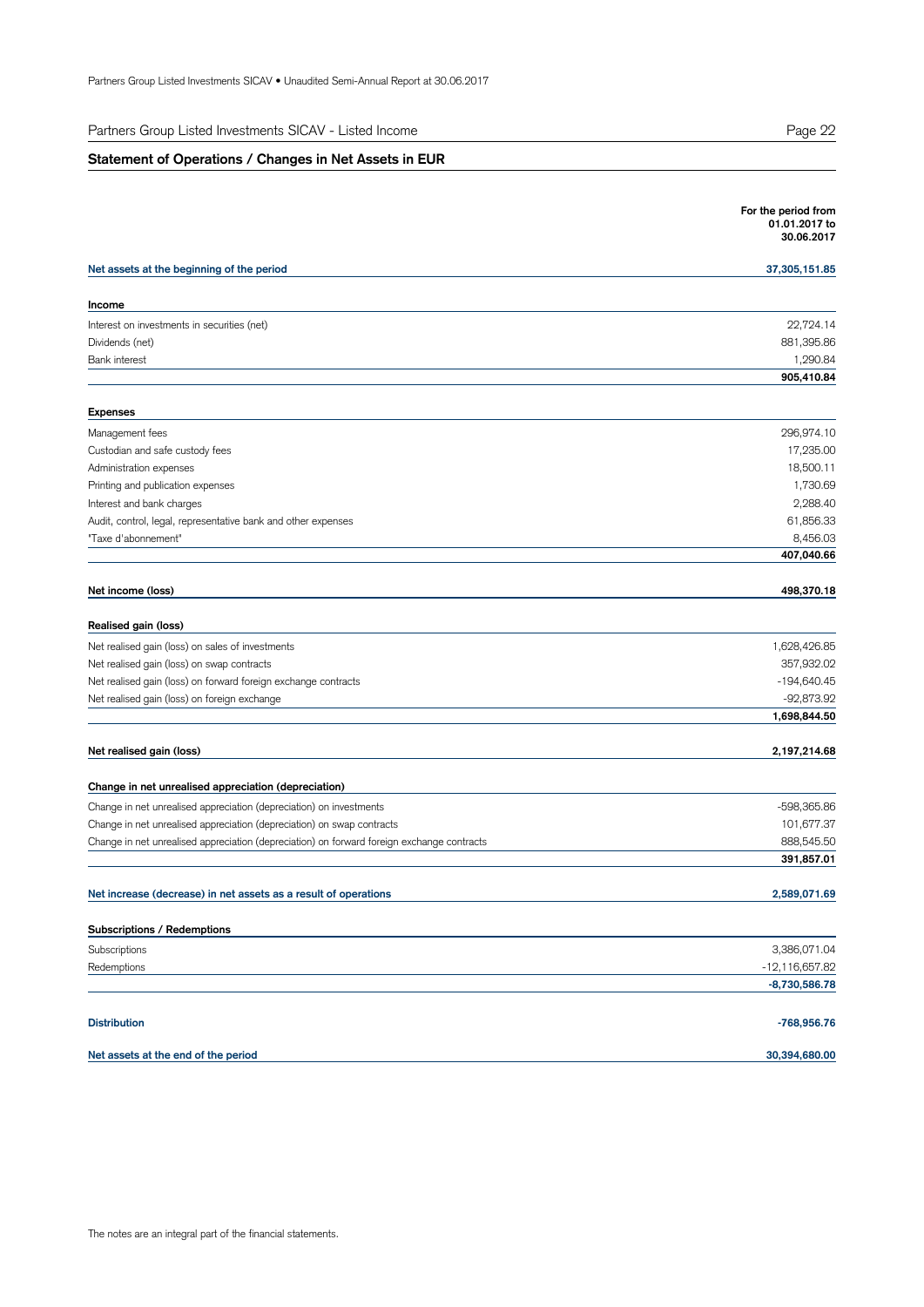## **Statement of Investments in Securities**

| <b>Breakdown by Country</b> |       |
|-----------------------------|-------|
| <b>USA</b>                  | 25.43 |
| Belgium                     | 11.87 |
| Canada                      | 6.86  |
| Guernsey                    | 5.89  |
| France                      | 5.63  |
| Spain                       | 5.04  |
| Bermuda                     | 4.36  |
| Australia                   | 4.21  |
| Switzerland                 | 3.41  |
| United Kingdom              | 3.37  |
| Luxembourg                  | 2.98  |
| Singapore                   | 2.94  |
| Germany                     | 2.78  |
| Norway                      | 2.46  |
| Sweden                      | 1.90  |
| Netherlands                 | 1.85  |
| Ireland                     | 1.17  |
| Italy                       | 0.93  |
| Hong Kong                   | 0.93  |
| Finland                     | 0.93  |
| Total                       | 94.94 |
|                             |       |

## **Breakdown by Economic Sector**

| Real estate                                    | 23.72 |
|------------------------------------------------|-------|
| Financial, investment and other div. companies | 20.98 |
| Energy and water supply                        | 11.82 |
| Traffic and transportation                     | 11.01 |
| Countries and central governments              | 9.88  |
| Investment trusts/funds                        | 6.84  |
| Petroleum                                      | 4.96  |
| Building materials and building industry       | 3.37  |
| Biotechnology                                  | 1.47  |
| Telecommunication                              | 0.89  |
| Total                                          | 94.94 |

| EUR<br>AUD<br>USD | Description                                                                                                | Quantity /<br>Nominal | Valuation<br>(in EUR)    | % of net<br>assets |
|-------------------|------------------------------------------------------------------------------------------------------------|-----------------------|--------------------------|--------------------|
|                   | Securities listed on a stock exchange or other organised markets: Shares (and equity-type securities)      |                       |                          |                    |
|                   | Shares (and equity-type securities)                                                                        |                       |                          |                    |
|                   | ALSTRIA OFFICE REIT                                                                                        | 35,400                | 419,844.00               | 1.38               |
|                   | APA GROUP                                                                                                  | 47,566                | 293,131.87               | 0.96               |
|                   | <b>ARES CAPITAL</b>                                                                                        | 91,000                | 1,295,733.60             | 4.26               |
| CAD               | ARTIS REAL ESTATE INVESTMENT TRUST                                                                         | 33,300                | 293,467.19               | 0.97               |
| USD<br><b>SEK</b> | BROOKFIELD INFRASTRUCTURE<br>CASTELLUM                                                                     | 24,700                | 885,840.81<br>577,323.15 | 2.91<br>1.90       |
| USD               | CBL & ASSOCIATES PROPERTIES                                                                                | 45,300<br>79,000      | 587,669.02               | 1.93               |
| EUR               | CITYCON OYJ                                                                                                | 125,000               | 284,000.00               | 0.93               |
| <b>HKD</b>        | CK INFRASTRUCTURE HOLDINGS LTD                                                                             | 60,000                | 441,337.24               | 1.45               |
| <b>USD</b>        | CROWN CASTI F RFIT                                                                                         | 6,600                 | 577,777.97               | 1.90               |
| CAD               | <b>ENBRIDGE</b>                                                                                            | 13,300                | 465,078.83               | 1.53               |
| EUR               | EUROCOMMERCIAL (cert. shares)                                                                              | 16,000                | 563,200.00               | 1.85               |
| <b>EUR</b>        | EUTELSAT COMMUNINICATIONS                                                                                  | 12,000                | 271,440.00               | 0.89               |
| USD               | <b>EVERSOURCE ENERGY</b>                                                                                   | 13,426                | 713,217.70               | 2.35               |
| <b>EUR</b>        | <b>FERROVIAL</b>                                                                                           | 44,300                | 857,869.50               | 2.82               |
| <b>USD</b>        | FIFTH STREET FINANCE                                                                                       | 25,000                | 101,518.40               | 0.33               |
| CHF               | <b>FLUGHAFEN ZUERICH</b>                                                                                   | 2,750                 | 588,558.10               | 1.94               |
| EUR               | GIMV                                                                                                       | 11,382                | 603,473.64               | 1.99               |
| CHF               | <b>HBM BIOVENTURES</b>                                                                                     | 4,300                 | 446,773.68               | 1.47               |
| GBP               | <b>HICL INFRASTRUCTURE</b>                                                                                 | 484,727               | 889,341.58               | 2.93               |
| <b>USD</b>        | <b>HIGHWOODS PROPERTIES</b>                                                                                | 6,500                 | 285,848.69               | 0.94               |
| <b>USD</b>        | HUTCHISON PORT HOLDINGS TRUST                                                                              | 1,155,000             | 434,647.53               | 1.43               |
| USD               | MACQUARIE INFRASTRUCTURE                                                                                   | 6,700                 | 461,227.85               | 1.52               |
| SGD               | MAPLETREE LOGISTICS TRUST                                                                                  | 610,000               | 460,318.97               | 1.51               |
| USD               | MID-AMERICA APARTMENT COMMUNITIES                                                                          | 6,200                 | 572,983.85               | 1.89               |
| GBP               | NATIONAL GRID PLC                                                                                          | 40,958                | 445,848.90               | 1.47               |
| USD               | NEW MOUNTAIN FINANCE                                                                                       | 131,300               | 1,677,661.58             | 5.52               |
| <b>USD</b>        | NEXTERA ENERGY PARTNERS LP                                                                                 | 9,700                 | 318,848.29               | 1.05               |
| GBP               | PENNON GROUP                                                                                               | 60,000                | 576,352.16               | 1.90               |
| <b>EUR</b>        | PRINCESS PRIVATE EQUITY HOLDING                                                                            | 90,100                | 901,000.00               | 2.96               |
| CAD               | PURE INDUSTRIAL REAL ESTATE TRUST                                                                          | 125,500               | 574,989.89               | 1.89               |
| <b>EUR</b>        | RED ELECTRICA CORPORACION                                                                                  | 37,000                | 674,695.00               | 2.22               |
| <b>EUR</b>        | <b>SNAM</b>                                                                                                | 73,000                | 283,678.00               | 0.93               |
| AUD               | SPARK INFRASTRUCTURE GROUP                                                                                 | 317,000               | 558,158.60               | 1.84               |
| AUD               | SYDNEY AIRPORT (stapled security)                                                                          | 90,100                | 429,307.12               | 1.41               |
| <b>HKD</b>        | THE LINK REAL ESTATE INVESTMENT TRUST                                                                      | 42,500                | 283,068.06               | 0.93               |
| CAD               | TRANSCANADA                                                                                                | 18,000                | 750,707.45               | 2.47               |
| USD               | TWO HARBORS INVESTMENT<br>UNIBAIL RODAMCO                                                                  | 64,600                | 561,395.00               | 1.85               |
| EUR<br><b>USD</b> | <b>UNION PACIFIC</b>                                                                                       | 1,250                 | 278,125.00               | 0.92<br>1.89       |
| EUR               | <b>VEOLIA ENVIRONNEMENT</b>                                                                                | 6,100<br>31,000       | 575,967.27<br>576,135.00 | 1.90               |
| EUR               | <b>VINCI</b>                                                                                               | 7,780                 | 582,644.20               | 1.92               |
| EUR               | VONOVIA (reg. shares)                                                                                      | 12,300                | 424,903.50               | 1.40               |
|                   | Shares (and equity-type securities)<br>Securities listed on a stock exchange or other organised markets:   |                       | 23,845,108.19            | 78.45              |
|                   | Shares (and equity-type securities)                                                                        |                       | 23,845,108.19            | 78.45              |
|                   | Securities listed on a stock exchange or other organised markets: Bonds                                    |                       |                          |                    |
| Bonds             |                                                                                                            |                       |                          |                    |
| EUR               | BELGIUM 13.07.2017                                                                                         | 1,000,000             | 1,000,276.98             | 3.30               |
| NOK               | ML 33 HOLDING 144 - A- 5.5%/16-27.12.2021                                                                  | 7,000,000             | 747,321.32               | 2.46               |
| GBP               | VIRGIN MEDIA RECEIVABLES FINANCING<br>NOTES I DESIGNATED ACTIVITY COMPANY (reg.<br>-S-) 5.5%/16-15.09.2024 | 300,000               | 356,737.76               | 1.17               |
| <b>Bonds</b>      |                                                                                                            |                       | 2,104,336.06             | 6.93               |
|                   | <b>Money Market Instruments</b>                                                                            |                       |                          |                    |
| EUR               | BELGIUM TREASURY CERTIFICATES 0%/16-<br>10.08.2017                                                         | 2,000,000             | 2,001,472.10             | 6.58               |
|                   | <b>Money Market Instruments</b>                                                                            |                       | 2,001,472.10             | 6.58               |
|                   | Securities listed on a stock exchange or other organised markets:                                          |                       | 4,105,808.16             | 13.51              |
|                   | Securities listed on a stock exchange or other organised markets: Investment funds                         |                       |                          |                    |
|                   |                                                                                                            |                       |                          |                    |
|                   |                                                                                                            |                       |                          |                    |
| GBP               | Fund units (Closed-End)<br>BILFINGER BERGER GLOBAL<br><b>INFRASTRUCTURE</b>                                | 550,500               | 906,385.43               | 2.98               |
|                   | <b>Fund units (Closed-End)</b>                                                                             |                       | 906,385.43               | 2.98               |
|                   | Securities listed on a stock exchange or other organised markets:<br><b>Investment funds</b>               |                       | 906,385.43               | 2.98               |
|                   | <b>Total of Portfolio</b>                                                                                  |                       | 28,857,301.78            | 94.94              |
| <b>Bonds</b>      | Cash at banks and at brokers                                                                               |                       | 1,327,227.63             | 4.37               |
|                   | Other net assets                                                                                           |                       | 210, 150.59              | 0.69               |

**Statement of Investments in Securities**